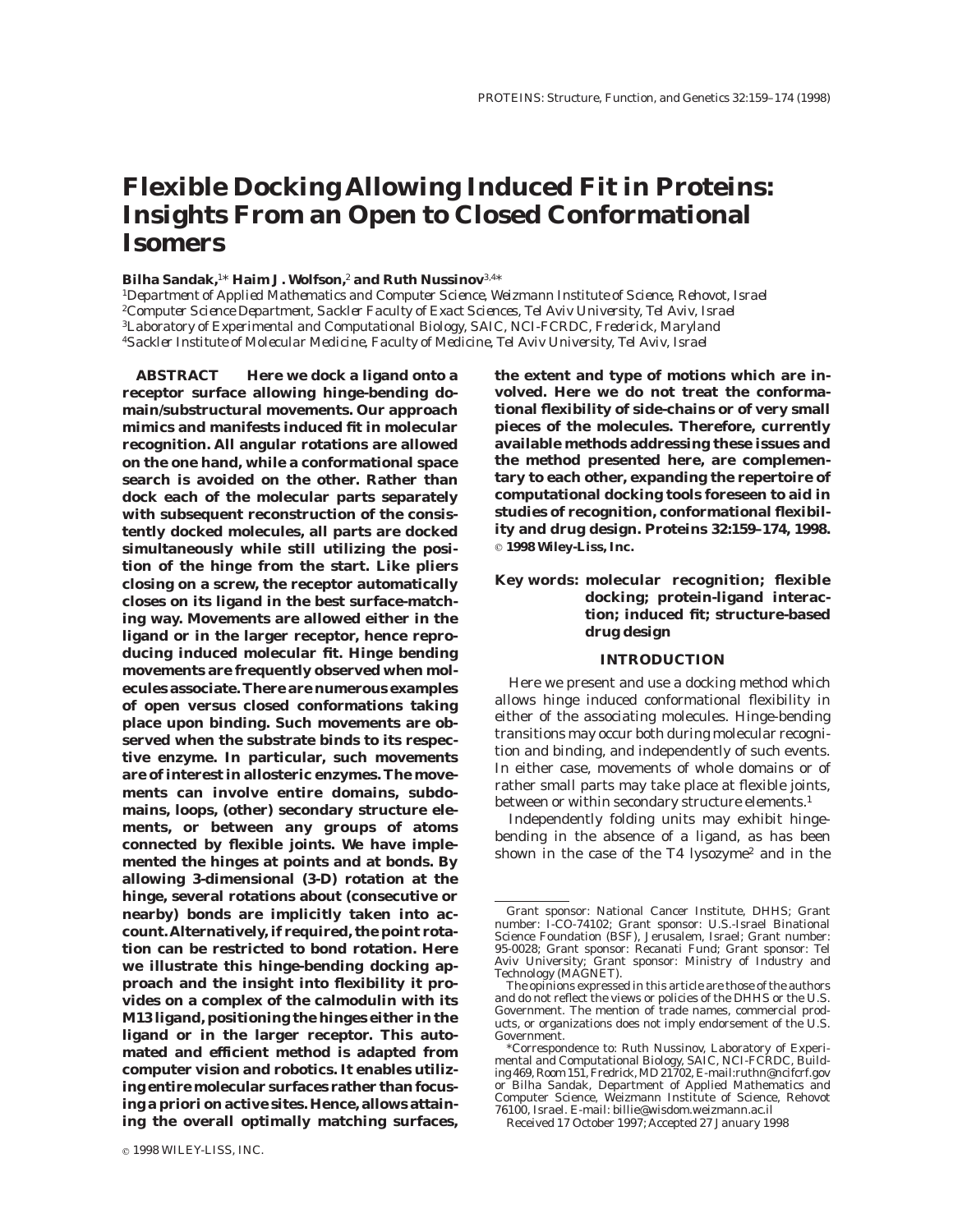

Fig. 1. A schematic illustration of hinge-bending movements accounted for by our method. (**A**) A flexible ligand consisting of three rigid parts connected by two hinges. Two consecutive parts share a common hinge. (**B**) The flexible ligand displayed in (A), is

docked to a receptor (bold-face line type). (**C**) A flexible receptor consisting of two rigid domain parts connected by a hinge. (**D**) The flexible receptor displayed in (C), binds a ligand (light line type).

catabolite gene activator protein.3 The movement of a small unit during molecular recognition has been observed in the triose phosphate isomerase, where the binding of substrates has induced a conformational transition of an 11-residue loop, apparently as a relatively rigid unit.4 The binding of cyclosporin-A to cyclophilin is one example among many others of a flexible ligand.<sup>5</sup> Conformational changes in antigenantibody binding have been reported for example in Rini et al., $6$  Stanfield et al., $7$  and more recently in Wedemayer et al.<sup>8</sup>

Large protein molecules are frequently built from domains which move with respect to each other. Domain rearrangements are critical for protein function. Early investigations of these movements have been carried out by Janin and Wodak<sup>9</sup> and by Bennet and Huber.10 These studies have provided first insight into the mechanism underlying domain motions. Since then, much information has been accumulated leading to several comprehensive analyses of the types of motions which are involved (reviewed by Huber<sup>11</sup> and Schultz<sup>12</sup>). Recently, Gerstein et al.<sup>13</sup> have compiled and classified these domain rearrangements, dividing them into two main types, shear and hinge-bending. Whereas in a shear-type motion, a relatively large number of interfacing residues are involved, in a hinge-bending type of motion segments of the chain change significantly their position with respect to each other (Fig. 1). Domain motions are also manifested in domain-swapping (Bennett et al., 199514), where domains may pair either with sister-domains from the same monomer, or swap to pair with counterparts from different chains within the oligomer. A small energetic cost is essential to enable a fast movement, which is necessary for protein function.

The binding of a receptor and a ligand generally elicits movements of segments of the molecules involved. The switch from an open to a closed conformation may both push out the water molecules, as well as aid in positioning of the catalytic groups in a favorable orientation with respect to the substrate. Furthermore, closure also traps the substrate, preventing escape of the reaction intermediates (Gerstein et al., 199413 and references therein). A particularly interesting case has been observed recently by Bernstein and colleagues,15 showing a dramatic closing of a large cleft between two domains in phosphoglycerate kinase. This substrate induced effect brings the two ligands, 3-phosphoglycerate and ADP, in close proximity. Flap domain motions of the receptor in the binding of HIV-1 protease and a peptide inhibitor have been observed.16 In the calmodulin-synthetic peptide binding, the two domains of the calmodulin receptor engulf and clamp the peptide ligand in a domain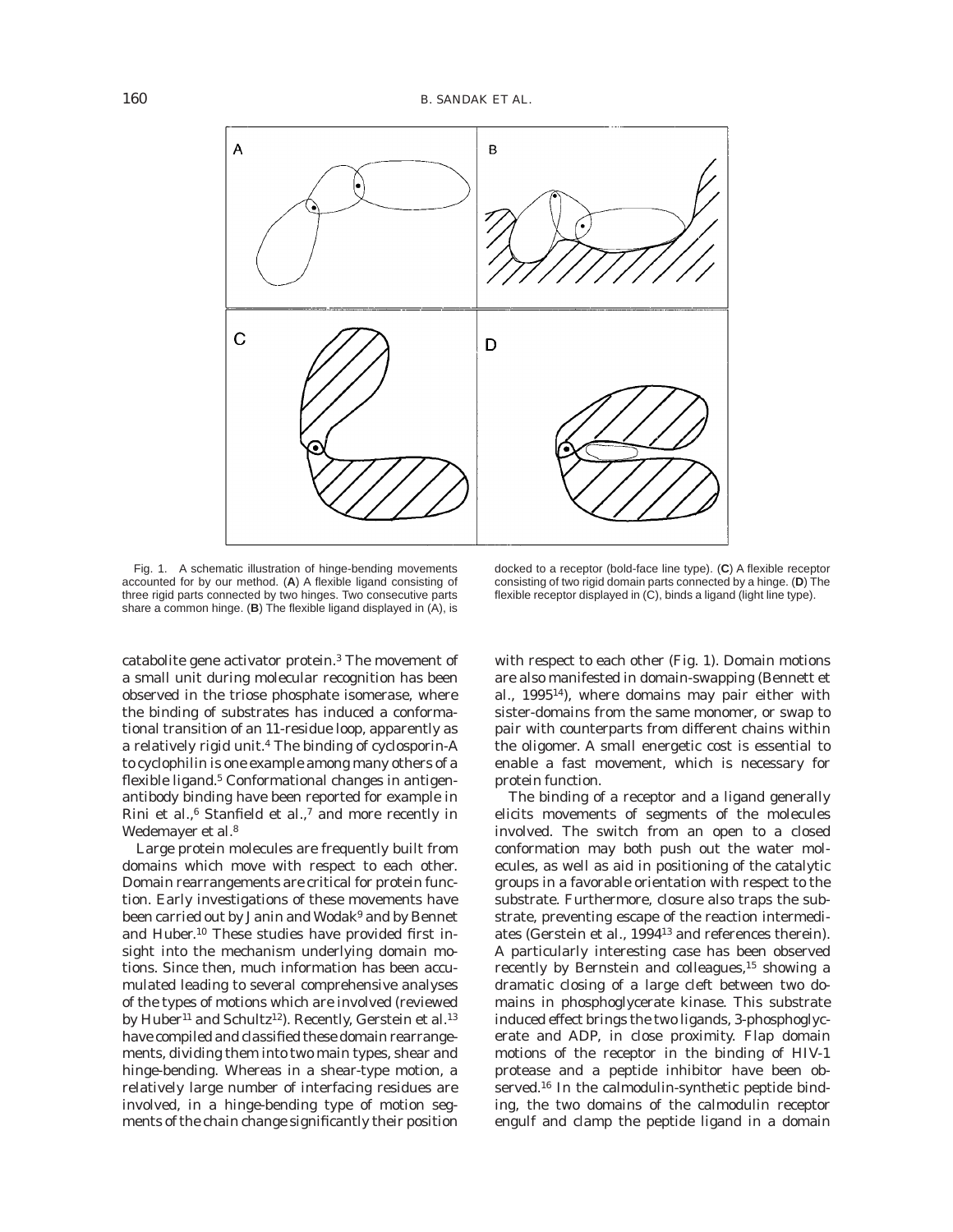motion which is predominantly hinge. $13,17-19$  In variants of adenylate kinase, the AMP and ATP substrates are buried by a domain rotating by  $90^{\circ}.^{20,21}$ Lactoferrin,<sup>22-24</sup> LAO-binding protein,<sup>25</sup> and maltodextrin binding protein,  $26,27$  are examples of protein receptors that undergo ligand-induced conformational changes, all bearing similar morphology to the binding site. Domain movements are crucial for a variety of protein functions: cellular locomotion, transport of metabolites and, of particular interest, regulation, such as in allostery (recently reviewed by Mattevi and colleagues<sup>28</sup>). Allostery has been observed in e.g., haemoglobin,<sup>29</sup> in the phosphorylase,<sup>30</sup> and recently in chorismate mutase.<sup>31</sup> The induced movements of the domains, closing the open-form upon receptor-ligand association, has long been considered to reflect an induced fit.<sup>1,32,33</sup> Figure 1C and D depicts this concept.

Studies of domain movements often involve comparisons of crystal structures, with the domains in the open and closed ligand-bound configurations.<sup>34</sup> While the number of cases where both types of configurations have been crystallized is growing rapidly, they represent only a limited repertoire of the domain movements. Hence, approaches to predicting and modeling ensembles of likely domain motions are immensely valuable. Nevertheless, the task of modeling complex concerted rearrangements of domains at the atomic level is formidable (reviewed recently by Maiorov and Abagyan35). Despite this difficulty, progress has been made and some small-to-medium scale movements<sup>36</sup> and large scale rearrangements of domains,<sup>35</sup> have been sampled and reproduced. Such techniques are useful for automated identification of interdomain linkers.

The frequent occurrence of domain movements suggests that in seeking to predict docked bound configurations of a ligand with a receptor, they should be taken into account. Approaches carrying out docking between two molecules where the molecules are assumed to be rigid will be successful only in cases where the movements are relatively small, i.e., within the thresholds allowed in the docking procedures. Here we present a novel, computervision and robotics based method for automatically docking two molecules, allowing hinge-bending movements. In particular, we show the insight into the different conformers arising by the induced fit that this approach provides. Movements are allowed in either the ligand or the receptor molecules. If both open and closed conformations are available, then the hinge location can be specified via their comparisons. Alternatively, a wide range of potential hinge locations can be examined, comparing the conformational isomers, seeking the more likely chain linkers for the positioning of the hinge.

Previous docking techniques have been able to allow induced hinge flexibility within relatively small ligands (e.g., drug molecules).37–47 Partial flexibility is enabled in protein receptors only by a few workers. Leach 199448 enables side-chain flexibility and Jones et al., 199549 allow partial flexibility of hydrogen bonding groups. None of the currently available approaches enables full scale domain movements, although theoretically it seems possible. Our approach allows hinge induced domain/subdomain/ group of atoms motions to exist in either variable sized ligands<sup>50,51</sup> or in diverse sized receptors (see Fig. 1). Furthermore, we are able to incorporate several molecular hinges simultaneously. The ability to incorporate hinges in large molecules, allows us to model hinge induced allosteric effects in protein receptors. Putting hinges in ligands, reflects some of the conformational flexibility in the smaller molecules, between their more rigid (e.g., rings) subparts. We model full 3-D rotation at the hinge(s) or at any point in space and restrict the point rotations to covalent bond rotations if these are required. By enabling full point rotations we can model rotations taking place on several nearby bonds such as in the case of inter-domain movements. Such capabilities stem from the fact that the method is derived from computer vision and robotics.52 Addressing local conformational changes is essential if we are to achieve correct docked solutions which would be of practical value. Nevertheless, while the aforementioned techniques sample the configurations locally, treat side-chain rotations, or allow flexibility only in the smaller ligands, they do not allow full scale domain movements. In that sense, the method presented here nicely complements existing methodologies. In particular, integrating the hinge-bending induced fit docking method presented here with a subsequent finer sampling of the local surface changes, may prove to be an efficient and practical tool kit for the researcher. Alternatively, it may also be combined with hinge bending location predicting algorithms, limiting the scope of the search and a priori focusing on the more flexible regions.

This work addresses the geometrical aspect of the docking. Because association between two molecules requires (partial, though acceptable) fit of their molecular surfaces, we seek optimally matched patches of surfaces. On the computational side, the problem of docking by allowing several parts of the molecule to move simultaneously with respect to each other is exceedingly complex. In general, there are two approaches to handling deterministic, geometric based docking. The first approach (e.g., Desjarlais et al.37) is to dock each of the structural parts separately. Subsequently, the separately docked conformations are screened, seeking consistent ones where the ligand parts do not inter-penetrate each other and concomittently are correctly joined at the hinge. In the second approach (e.g., Leach and Kuntz $38$  and Mizutani et al. $41$ ), one first docks the most informative rigid part of the ligand. Next, a conformational space search is performed for the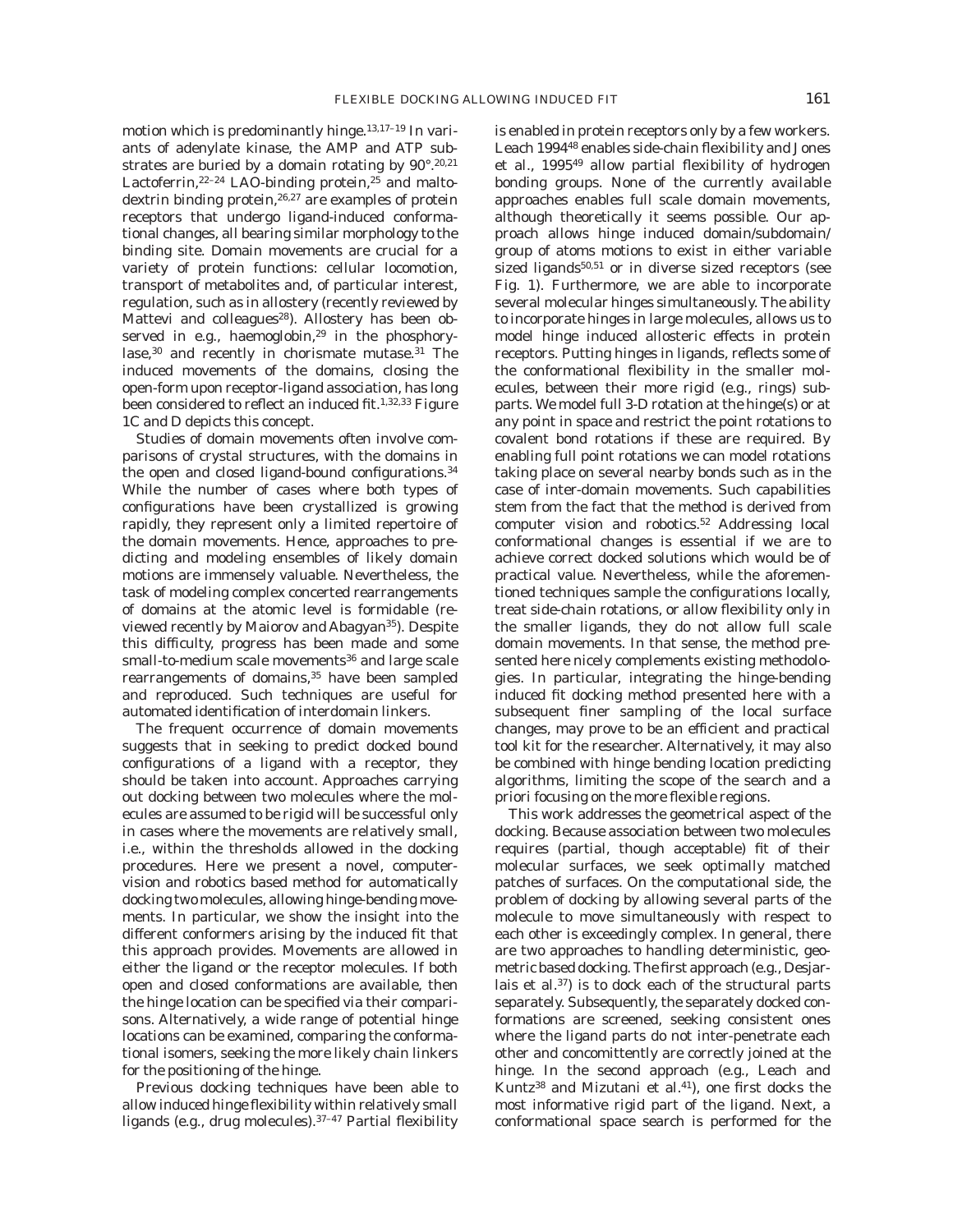second and consecutively additional parts. Both approaches essentially view hinge-bending docking as a rigid docking. A major drawback of the first is that a priori it does not utilize an essential piece of information, namely, the location of the hinge. The second approach suffers from an inherent very timeconsuming limitation, always associated with gridbased conformational sampling. We incorporate both the simple rigid subpart matching and the global consistency checks as an integral part of the recognition process. Matching evidence is collected simultaneously from all parts of the molecule, regardless of the parts sizes. We exploit the fact that the different parts belong to the same molecule and share common hinges. Furthermore, there is no dependency on the order at which the parts are matched. In addition, hinge induced conformational flexibility is allowed in either the ligand or the receptor molecules.

We have successfully applied our algorithm to a number of bound and unbound molecular configurations achieving fast matching (recognition) times of their surfaces, for both rigid and flexible docking.<sup>53</sup> The atom coordinates considered as input to our algorithm have been determined by X-ray crystallography and by nuclear magnetic resonance (NMR) (Brookhaven Protein Data Bank (PDB)).<sup>54</sup> The location of the hinge has been specified employing flexibility considerations, e.g., via a comparison of similar structures in different, i.e., open and closed conformations picked from the PDB. In order to verify our algorithm, we have first investigated bound, i.e., complexed molecular structures. We have applied our method to five complexes, the HIV-1 protease complexed with the U-75875 inhibitor; the dihydrofolate reductase complexed with methotrexate, and separately with NADPH; lactate dehydrogenase complexed with NAD-lactate; and a Fab fragment of an IgG antibody complexed with a peptide antigen (crystallized as residues 69–87 of myohemerythin). For each case, flexible docking was carried out by allowing hinge-bending in the ligand molecules. Applying our method to molecules extracted from bound configurations, we reproduce the binding mode which is in agreement with the experimental observation. Because the ligand and the receptor have been extracted from these types of complexes, the 'correct' geometrical solutions are those with rotations and translations close to zero. Indeed, the binding modes we have obtained have small root mean square (RMS) distance, as compared with the native crystal structures. The average RMS of a correct solution is 1.4Å and the average run-time for each complex is around 1 min (the execution of these cases have been conducted on a SGI-Challenge R8000 machine). The correct bound configurations typically rank high within our obtained binding modes (usually within the top three). In addition, geometrically well-fitting alternate binding modes have been generated as well for all cases tested. For further details see Sandak et al.<sup>50,51</sup> and Sandak.<sup>53</sup>

The unique capabilities of this methodology enable its application to obtain the extent and type of hinge-bending rotations. If the locations of the potential hinges, or the more flexible regions are a priori unknown, a large number of potential hinge locations need to be examined. The speed of our algorithm straightforwardly permits such repeated applications. By automatically allowing the molecules to attain their optimally matching configurations, the swiveling motion(s) introduced at the hinge-points is obtained. Hence, by applying this method to a pair of molecules, and systematically positioning a hinge either in the receptor, or in the ligand; by applying it to a single hinge versus two (or more) hinges; and by applying it to successive hinge locations, we obtain the angular rotations for each substructural part, for that hinge-choice. Because overall the final docked configurations may be similar in outline, we compile an ensemble of different angular rotations and translations, culminating in the different ways in which a final complexed structure can be obtained from a free unbound one. This allows an examination of the different substructural-part motions which may be involved. In particular, since our algorithm allows multiple hinges, we can uniquely simulate the effect of simultaneous rotations, as compared to the motions necessary at a single hinge to obtain the same docked configuration.

Here we apply this approach to the calmodulin (CaM) receptor and its M13 ligand. In all cases acceptable docked configurations have been achieved. As expected, depending on the location and number of hinges, different movements of the substructural parts are required to attain the optimal surface matching. We analyze the different rotational and translational movements, bending, rotating, and distorting the backbone. Hence, by using such an approach, we see the many ways in which a given open conformation can close on its respective ligand, and vice versa, to achieve the optimal matching of the molecular surfaces. By modeling the observed substructural-part rotations, the feasibility and favorability of such conformations can be enhanced, via the choice of particular side-chains.

#### **MATERIALS AND METHODS**

To simplify the exposition of the method, we describe it for the single hinge case where the flexibility is allowed in the ligand molecule. Although the method is described for flexible ligands, the roles of the ligands and the receptors can be interchanged, since the mathematical problem is symmetrical. At the end of this section we describe the enhancements carried out for multiple hinges.

A full 3-D rotation is allowed at the hinge. This geometric model is more general than the one with a single rotatable bond, since such a rotation has only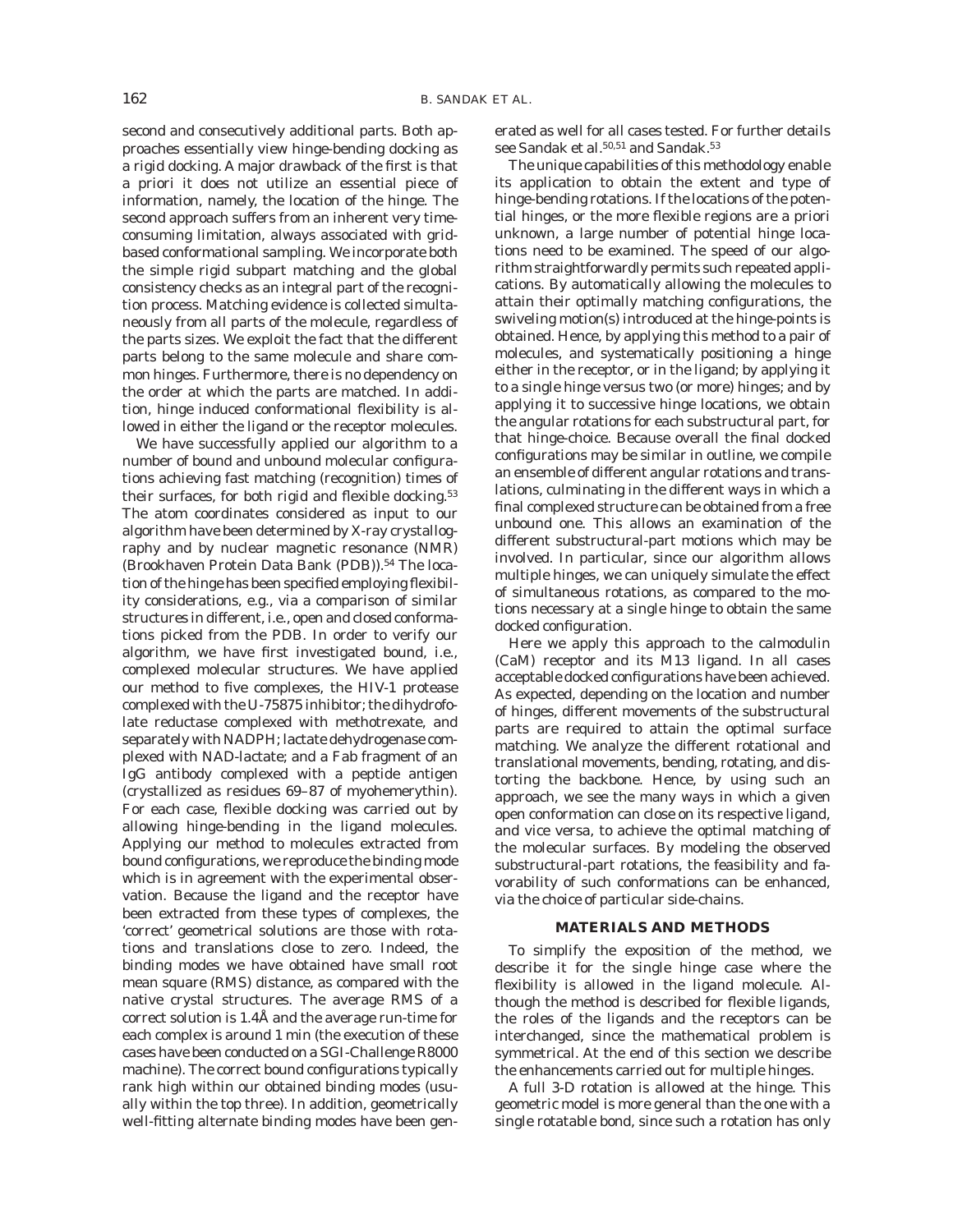one degree of freedom around a known axis. It allows a reasonable approximation of the hinge region of large molecular domains, and of the case of few consecutive (or, nearby) rotatable bonds. Chemical verification is optionally carried out obtaining solutions restricted to bond rotations at the hinge(s).

Our approach is based on a voting scheme for finding the most suitable ligands (out of a library of ligands), and for the respective transformations for docking each of their parts onto a target receptor. Initially, both the ligands and the receptor are represented as 3-D sets of interest points, describing their molecular surfaces. Below we briefly outline the molecular representation, followed by an overview of the method. We next detail its two phases, the preprocessing and the recognition phases. Its application to the different types of cases is given in the Results section.

#### **Molecular Surface Representation**

As our method is general and is not restricted to a particular molecular surface representation, our choices of surface descriptions further facilitate handling flexibility in either of the molecules. We have experimented with two types of surface representations, that of Kuntz et al., <sup>55</sup> and that of Lin et al. <sup>56,57</sup> Both surface descriptions are derived from the solvent accessible surface generated by Connolly<sup>58,59</sup> as defined by Richards.<sup>60</sup> Both surface descriptions have been employed, and results from both are given below.

The attractive surface description devised by Kuntz is carried out to detect and construct the receptor's invaginations and cavities, into which the ligand molecule is docked. First, the molecular surface is calculated. This is done by employing Connolly's MS program, which generates the solvent accessible surface. The surface of the molecule is represented as sets of points, the reentrant (concave) and contact (convex) points, obtained by rolling a water probe ball having a radius of 1.4Å on the van der Waals spheres of the molecule. From the sets of reentrant and contact points, a set of spheres representing the complementary negative image of the receptor, is generated. Each sphere touches the molecular surface at two points and has its center on the surface normal of the first point. The number of spheres generated for each point is reduced so that only one sphere is retained per surface atom. The spheres are clustered such that overlapping spheres reside in the same cluster. The distinct clusters represent the various surface invaginations of different sizes. The largest cluster of sphere centers in the receptor, is the one on which the studies concentrate. For the ligand, the atom centers are employed.

The surface representation of Lin describes the surface in terms of accurately and sparsely spaced points, placed at key locations of the molecule. This representation is independent of the initial density of dot points used to describe the surface by Connolly. The density of the points is modest, while still adequately describing the shape and important characteristics of the surface, such as surface normals and area associated with each point (not employed by our algorithm). Critical points nick-named *cap, pit* and *belt* are computed for every convex, concave, and saddle regions of the surface, respectively. This is achieved by projecting the gravity center of points in the region onto the surface.

Lin's surface description differs from Kuntz's by the notion that its points cover the whole surface and are not constrained to the surface invaginations and cavities. Secondly, the points are positioned on the solvent accessible surface, rather than placed in the invaginations of the receptor. This facilitates the flexible docking of molecules enabling hinge induced domain movements in receptors. Kuntz assumes that the representation of the negative image of the receptor is a fixed 3-D spatial structure. This is not the case when accounting for a flexible receptor, as the structure of its binding site(s) may change upon docking. On the other hand, however, for docking flexible ligands, Kuntz's representation has been found preferable, as it facilitates this goal by considering only the relevant parts of the receptor, onto which the hinge bent ligand may be docked.

When using Kuntz's description, the clustered sphere representation, i.e., the coordinates of the sphere centers are considered as the receptor interest point set. The atom coordinates are considered as the interest point sets of the ligands. Lin's cap point representation is used for defining the receptor's interest point set and the pits as the ligand's interest point set. These sets of interest points describe the surfaces of the molecules and are handled by our geometric matching algorithm. That is, the matching is done between these point-sets.

# **Overview of the Algorithm**

As the ligands may undergo translations and rotations of their parts in order to dock to a receptor, the ligands' information is stored in a database (a look-up table) invariant to this type of transformations. This procedure is carried out in the *preprocessing* phase of the algorithm. The position of the hinge in each stored ligand is determined in this phase by manually employing flexibility considerations. This phase can be executed off-line as it is independent of the receptor molecule. A receptor structure is presented to the system in the *recognition* phase of the algorithm. If a ligand, previously stored in the database, has a matching interest point configuration (i.e., a surface patch) which matches the receptor interest point configuration, a match is scored. That is, a vote is cast for this ligand, together with the computed location of its hinge within the docking site (matching stage). This location is derived from the transformation between the corresponding recep-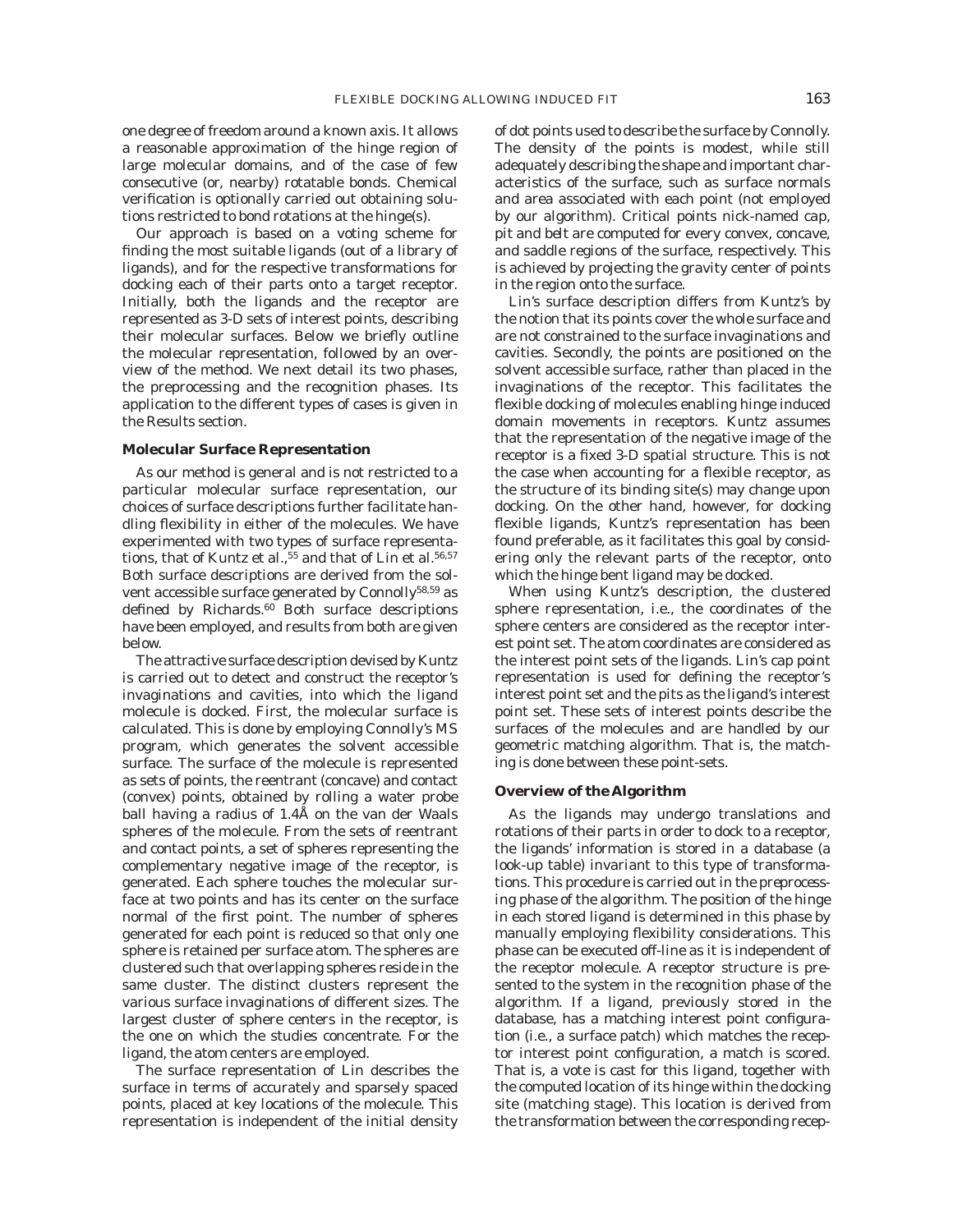#### Preprocessing

- (1) Construct the ligand's surface (interest point set).
- (2) Specify the location of the hinge(s) in the ligand.
- (3) Encode and store the ligand in the database (look-up table).

## Recognition

- (1) Construct the receptor's surface (interest point set).
- (2) Recover candidate ligands from the database which
- match the receptor's surface patches.
- (3) Choose significant scoring (voted for) candidate ligands
- and their hinge(s) locations (transformations).
- (4) Verify the docked conformations obtaining geometrically
- acceptable solutions.
- (5) Sort the docked solutions according to their 'goodness'.

Fig. 2. A general outline of the algorithm consisting of two major phases, the preprocessing and recognition phases.

tor and ligand interest point surface patches. We are interested in the highest scoring (voted for) hinge locations of candidate ligands. Note that we assume no knowledge of the hinge locations relative to the receptor. The high scoring transformations are verified obtaining geometrically acceptable solutions (verification stage). The verification is done by discarding the transformations which cause the ligands parts to collide with the receptor (collision check) and with other (self collision check). See Figure 2 for the general outline of the algorithm.

# **Detailed Description of the Algorithm**

A detailed description of our two phase method is given below. These are divided into steps to clarify the exposition. A 2-D illustration of the two-basic phases of the algorithm is depicted in Figure 3.

## *Preprocessing*

- 1. The ligand molecule (model) is represented as a set of interest points.<sup>55-57</sup>
- 2. The (known) hinge position is picked as the origin of a 3-D Cartesian coordinate frame, which will be called the ligand frame. The orientation of this frame is set arbitrarily.
- 3. For each non-ordered non-collinear triplet of interest points in each ligand part, we define a unique triplet based Cartesian frame, one for each triplet point. An internal cyclic order is defined, so that the frames are positioned as follows: The origin of each frame is defined at the respective triplet point, the x-axis as the line from the point to the neighboring point, the z-axis as the normal to the triangle plane obtained by the cross product of the x-axis with the second triangle side emanating from the origin, and the y-axis as the cross product of the x and z axes. These are the triplet frames. The non-ordered triplet of the triangle side lengths serves as an address to a look-up table. The information stored at this entry is the





Fig. 3. A 2-D illustration of the two-basic phases of the algorithm. First phase—*preprocessing:* A flexible ligand consisting of two rigid sub-parts connected by a hinge. The small circles represent the ligands atoms; the lines represent the covalent bonds, which are disregarded by our algorithm. A Cartesian coordinate frame is defined and centered at the hinge (dark circle), referred to as the ligand frame. For each (non-ordered, noncollinear) triplet of atoms, we define three Cartesian triplet frames (see also Fig. 4). Here, we depict only a single triplet frame. We compute and store the transformations between the triplet frames and the ligand frame in the look-up table. If there are several ligands which will be docked to the receptor, the ligand's identification is stored in the table as well. Second phase—recognition: The flexible ligand presented above is docked onto the receptor surface. In this illustration, the small circles represent Kuntz's sphere centers of the negative image of the receptor wherein the ligands, previously stored in the look-up table. The lines represent the covalent bonds of the docked ligand, which are disregarded by the algorithm. The two rigid parts having matching sections with the receptor structure incorporate a candidate ligand frame at the same location (dark circle), although at two different orientations. The candidate ligand frames are calculated by applying the prerecorded transformations of the triplet frames of the ligands to all the triplet frames of the receptor.

ligand identification, part number, and the transformations between the triplet frames and the ligand frame. Figure 4 illustrates this concept.

# *Recognition*

1. The molecular structure of the receptor is represented by its set of interest points which describe its surface.55–57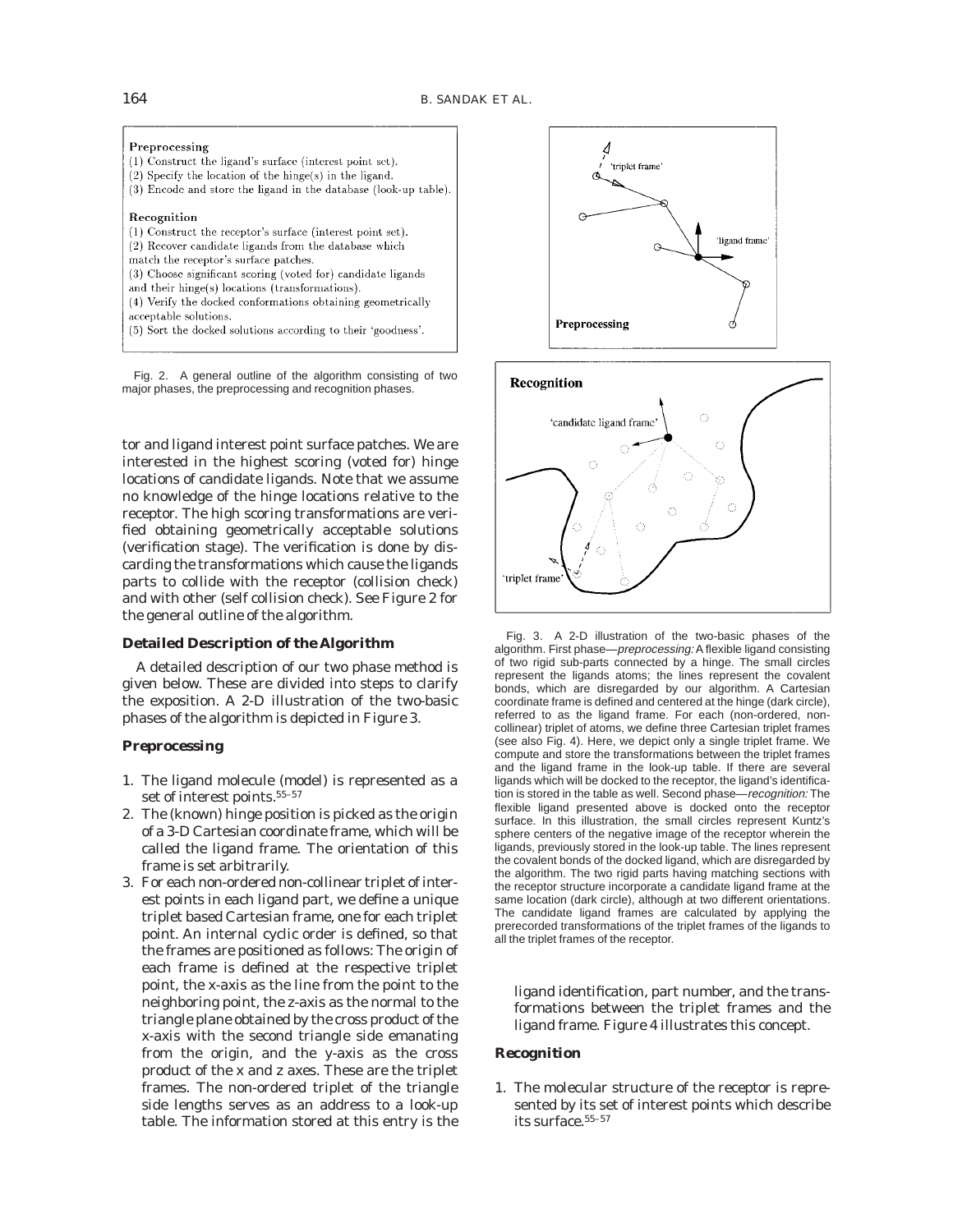

Fig. 4. A 3-D illustration of handling a triplet of points in respect to steps 2 and 3 of the preprocessing phase. A ligand frame is positioned at the hinge. Three triplet frames are positioned at triplet of interest points (this is carried out for every non-ordered non-collinear triplets of interest points of every ligand part). The

- 2. All non-collinear triplets of the interest points are considered in the matching stage. For each such triplet, the triplet based Cartesian frames are calculated, as explained above (see also Fig. 4). The lengths of the triangle sides are computed. Note that this calculation is invariant under rotation and translation, thus (almost) congruent ligand triangles should have similar values. The look-up table is addressed according to the computed triplet of triangle side distances. For each ligand-record present at that entry in the table, the candidate ligand frame is computed by applying the prerecorded transformation at that entry to the receptor triplet frame. The origin of the candidate ligand frame is the candidate hinge location. A vote is cast for the identity of the ligand molecule together with the location and orientation of the candidate ligand frame.
- 3. The accumulator of votes is searched for high scoring pairs of (ligand, hinge location). Hinges receiving a large number of votes are picked. The high scoring hinge locations are determined according to the minimal percentage value of the

ligand identification, part number and the transformations between the triplet frames and the ligand frame (marked as T1, T2 and T3) are stored in the look-up table. The address for this record of information is defined as the lengths of the triangle sides (marked as <sup>r</sup>1, <sup>r</sup>2 and <sup>r</sup>3).

number of votes received by the highest scoring hinge location (referred to as the voting threshold).

4. Apotential match implies existence of complementarity between receptor-ligand surface patches. However, other regions of the two molecules may inter-penetrate (collide with) each other. The transformations for each part are optionally pruned by clustering them according to their rotations, and are applied to all atoms of each part. The two molecules are assumed to interpenetrate if the distance between a transformed ligand atom and a receptor atom is smaller than the sum of their respective van der Waals radii subtracted by a proximity threshold (1.75Å). The same criterion is applied to the two ligand parts. To speed up the collision check we reduce the size of the space checked. The receptor molecule is divided into eight segments (octants) sharing the geometric center of the molecule. The collision check between a ligand atom and a receptor atom is conducted only in the appropriate receptor's segment (octant) which consists of the respective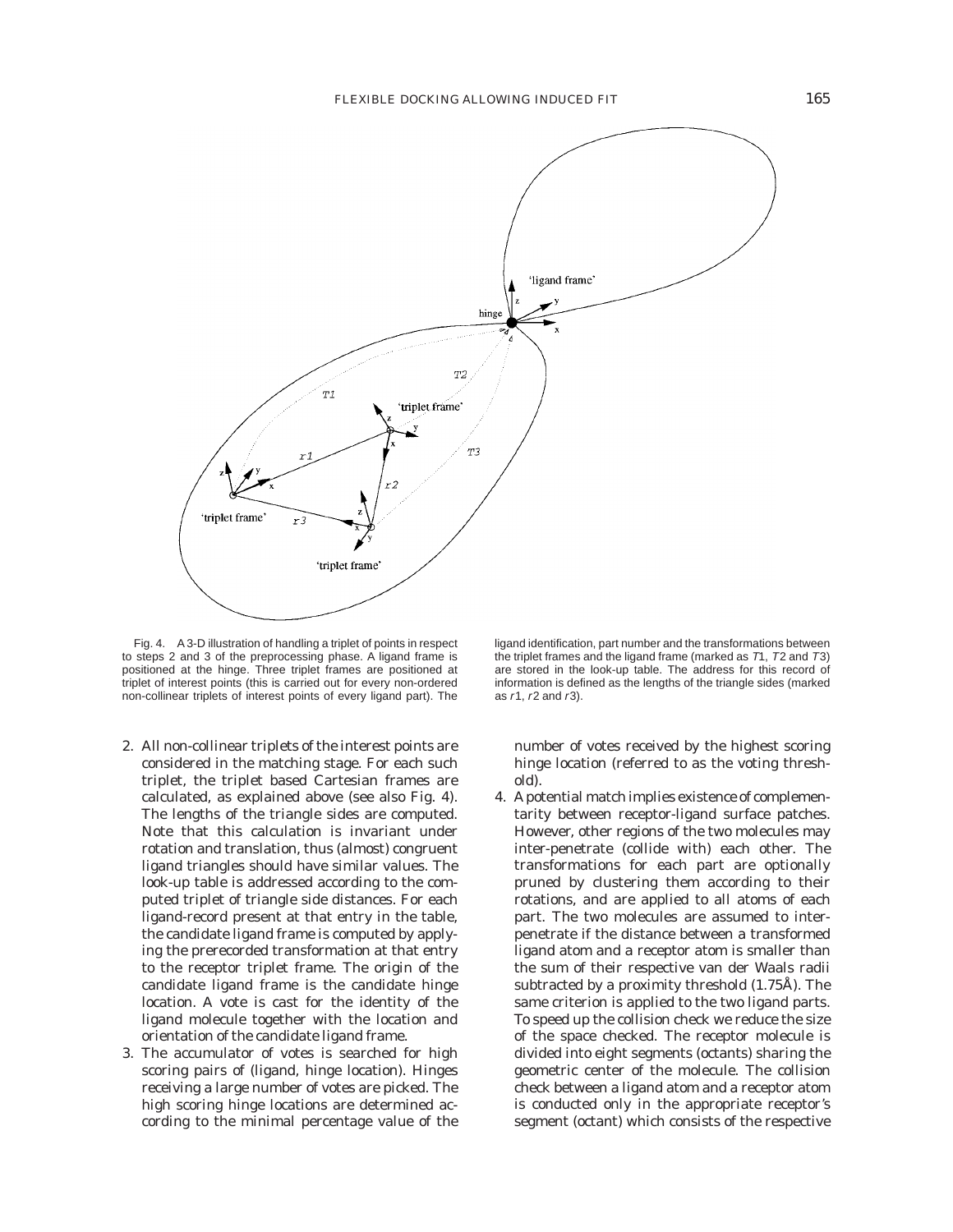receptor's atoms. Transformations yielding interpenetration (self-collision) between the two parts of the ligand or which result in the penetration of a ligand part into the receptor, are discarded. Optionally, a chemical verification is carried out for filtering configurations which are restricted to bond rotations.

5. The goodness of a solution is evaluated by employing a score which is based on the percentage of the ligand's van der Waals spheres which are in contact with the receptor spheres. We refer to this score as the contact percentage. A ligand sphere is assumed to be in contact with a receptor sphere if the distance between the ligand atom and a receptor atom is smaller than the sum of their respective van der Walls radii plus a proximity threshold (1Å). The acceptable docked solutions are ranked according to the contact percentage.

In this algorithm we have exploited the fact that both parts of the molecule share the same hinge. This has been done by locating the origin of the reference frame of the ligand at the hinge. In such a way, both parts contribute votes to a reference frame at the same location, although at different orientations (see Fig. 3). In particular, it is important to note that by picking up votes from both of its molecular parts, a ligand, which might otherwise have a small matching surface area with the receptor structure in each of its parts, can still score high. Hence, although each of the individual parts of the ligand can receive an insignificant score, by combining the votes from both parts an overall acceptable match can still be automatically detected.

Obviously, this flexible docking algorithm can handle the rigid docking as a particular case. For the rigid-body docking, the ligand reference frame is located arbitrarily.

Although here our algorithm is described for molecules with a single hinge, it is extended to handle multiple hinges by the following enhancement. Instead of having one ligand frame we define *multiple* ligand frames, each centered at a different hinge. In the preprocessing stage, for each ligand triplet in a single part, we encode the transformations of its triplet frame to all ligand frames located on that part. Thus, e.g., on a part with two hinges, two sets of transformations will be stored for each triplet, while on a part with one hinge only, one set of transformation will be stored. The recognition phase remains unchanged, except that each receptor triplet will vote for as many frames as the number of different transformations stored in its table entry.

For programming details on the various stages of the algorithm as well as analysis of the complexity and run times on typical examples see Sandak.<sup>53</sup>

# **RESULTS**

Previously, we have allowed hinge-bending motions in ligands of diverse molecular complexes.<sup>50,51,53</sup> Here we study the potential binding modes of a peptide ligand and the calmodulin receptor (CaM), allowing flexibility in either the ligand or the receptor. Furthermore, we investigate both the bound (complexed) and the unbound structures of the calmodulin molecule. CaM is a 148-residue protein (2259 atoms), present in eukaryotic cells. The CaM molecule is responsible for regulating the activity of a large number of proteins, activating more than 20 different enzymes. Serving as a primary receptor for intra-cellular calcium  $(Ca^{2+})$ , it is involved in cellular  $Ca^{2+}$  dependent signaling pathways. That is, the CaM activates numerous proteins (enzymes) in response to changes in intra-cellular  $Ca^{2+}$  concentrations. The subsequent step in the signal transduction mechanism, requires the binding of calciumbound calmodulin  $(Ca^{2+}-CaM)$  to an acceptor protein. The binding of synthetic peptides corresponding to the CaM-binding domains of relevant target proteins, enzymes, peptide drugs, and toxins has been investigated. The deployment of these peptides contributes to the knowledge of the physical interactions involved in the  $Ca^{2+}-CaM$ -protein induced signal mechanism. The extraordinary flexibility of CaM is manifested in the binding of  $Ca^{2+}-CaM$  to peptides, resulting in a considerably more compact conformation than that of the unbound form.17–19 The two CaM domains, the amino- and carboxyltermini, engulf and clamp the bound peptide, in a domain-motion which is predominantly hinge.<sup>13</sup> This hinge motion, upon the binding to the ligand, involves the disruption of the long central helix which connects the two domains. The helix is split to two helices which are connected by a long flexible loop (residues 74 to  $82^{17}$ ). The two domains remain essentially unchanged. The ligand we use in our docking investigations, is a 26-residue synthetic peptide (441 atoms), referred to as M13.

The solutions of the bound and unbound cases are ranked according to the size of the contact area(s) of the docked ligand and receptor molecules, which is referred to as the contact percentage scoring (see definition in step number 5 of the Recognition-phase of the Materials and Methods section). We define the term *best* or *correct* solution, as the solution having the lowest RMS distance values of the moleculeparts extracted from bound complexes. This definition serves as a measurement of the performance of the algorithm when verifying it. An additional quantification of the RMS distance is employed. It is defined as the RMS distance of only the interface atoms of the relevant molecules. These atoms are the atoms of one molecule which are in contact with the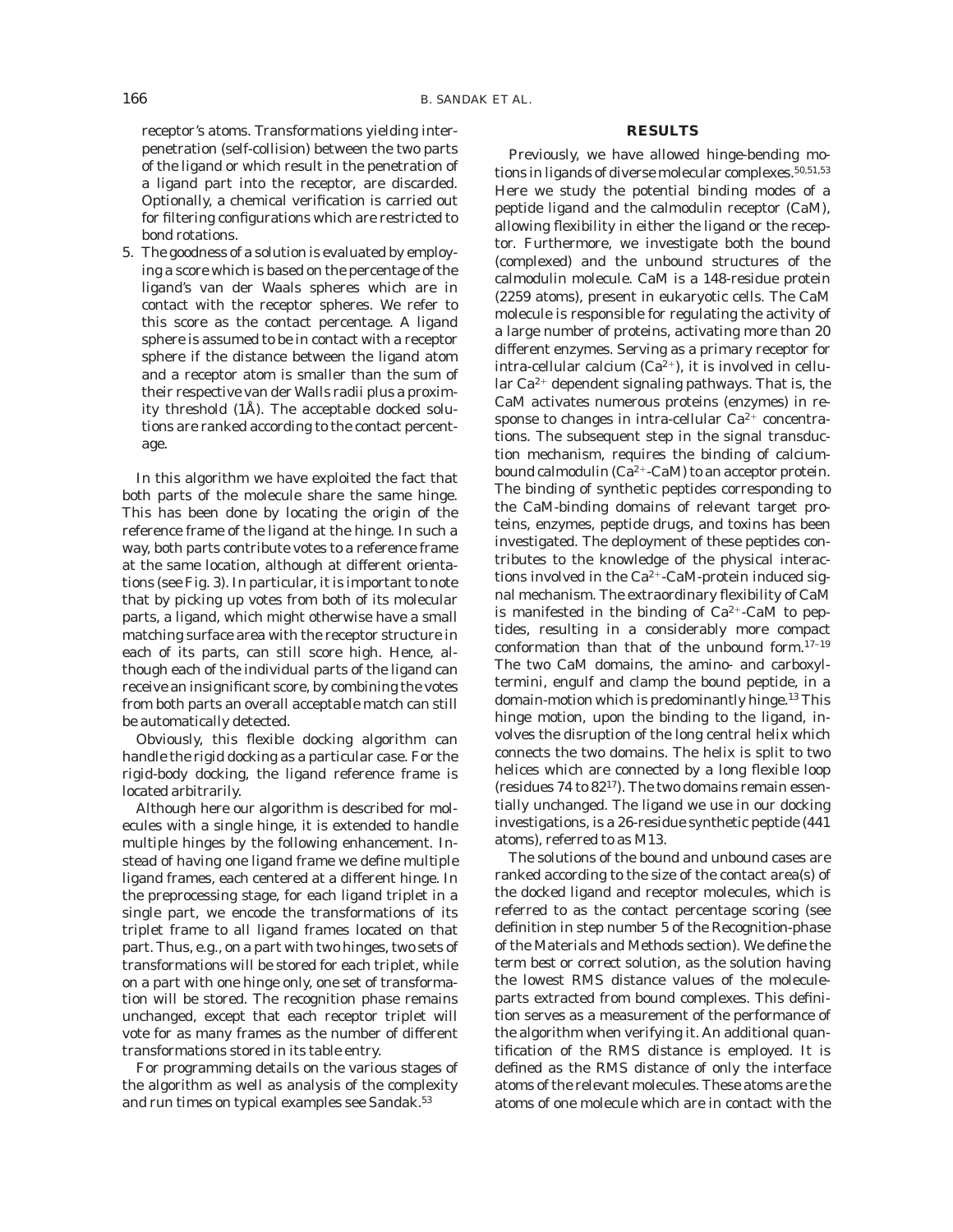

Fig. 5. The spatial structure of the M13 peptide, showing the positioning of the hinges. The hinge pointed at by the middle arrow (positioned at the N atom of Ser<sup>12</sup>), divides the peptide to two parts. The molecule is divided to three parts by the hinges pointed at by the external arrows (placed at the backbone N atoms of Ile<sup>9</sup> and Asn<sup>15</sup>).

atoms of the second. The executions of the program have been conducted on the SGI-R10000 machine.

#### **Hinge-Bending Flexibility in the Ligand**

Our first investigation focuses on binding-modes generated by allowing hinge-bending motions in the ligand, the M13 peptide. NMR, as well as computational studies, have indicated that all peptides, unless highly constrained by covalent cyclization, demonstrate an ensemble of conformations.<sup>61</sup> Furthermore, the protein receptor strongly influences the binding conformation of the flexible ligand. We have partitioned the M13 ligand both to two and to three submolecular parts by positioning either one hinge or two hinges, respectively, along the molecule (see Figure 5).

# *Single hinge case*

For the single hinge case, we position the hinge on the N (Nitrogen) atom of the Ser<sup>12</sup>. The molecule is divided to two parts, where residues 1 to 11 compose the first part, and residues 12 to 26 compose the second. Since in the bound study the M13 ligand and the Ca<sup>2+</sup>-CaM receptor have been extracted from a complex,17 the correct conformations for the complexed case are those whose translations and rotations are near zero, having small RMS distances from the native structure. The M13 peptide was successfully docked to the CaM receptor, yielding the correct solution with RMS distances of the interface atoms of 1.91Å for the first part, and 0.97Å for the second. The RMS distances are 2.53Å and 1.17Å, respectively. The translation distance of the first

part is 1.32Å, and that of the second is 1.0Å. The respective angular distances are 17.2 and 4.77 degrees.† Prior to the verification stage, i.e., prior to filtering docked solutions having inter-molecular and inter-part (intramolecular) penetration, the location of the hinge in the correct solution is in the first 0.64% highest scoring hinge locations among 77,424 voted for candidate hinge-locations (the default voting threshold parameter is 20%). At the end of the run, the correct solution is the second top scoring solution with respect to the contact percentage. The contact percent calculated for the ligand in the native crystal structure is 30%. The contact percent calculated for the ligand conformation obtained as the best solution is also 30%. That of the top scoring solution is 35%. The binding mode of the crystallographically correct conformation generated by our program is depicted in Figure 6. The CaM receptor surface is described by 440 points (constituting its negative image<sup>55</sup>). The M13 peptide is represented by 210 points which are its atomic coordinates. The breakdown of the execution times is as follows: The core of the algorithm, i.e., the surfaces-matching stage between the two molecules, takes 0.43 min. The collision (i.e., the inter-penetration) check between the peptide and the receptor, and the selfcollision (self-penetration) check between the pep-

<sup>&</sup>lt;sup>†</sup>The translation distance is the  $I_2$ -norm of the transformation's translation vector  $(\sqrt{x^2 + y^2 + z^2})$ , and the angular distance is the evaluation of the term which corresponds to the rotation angle around an equivalent axis  $\arccos \frac{tr(R)-1}{2}$  where *R* is the transformation's rotation matrix and *tr* is its trace).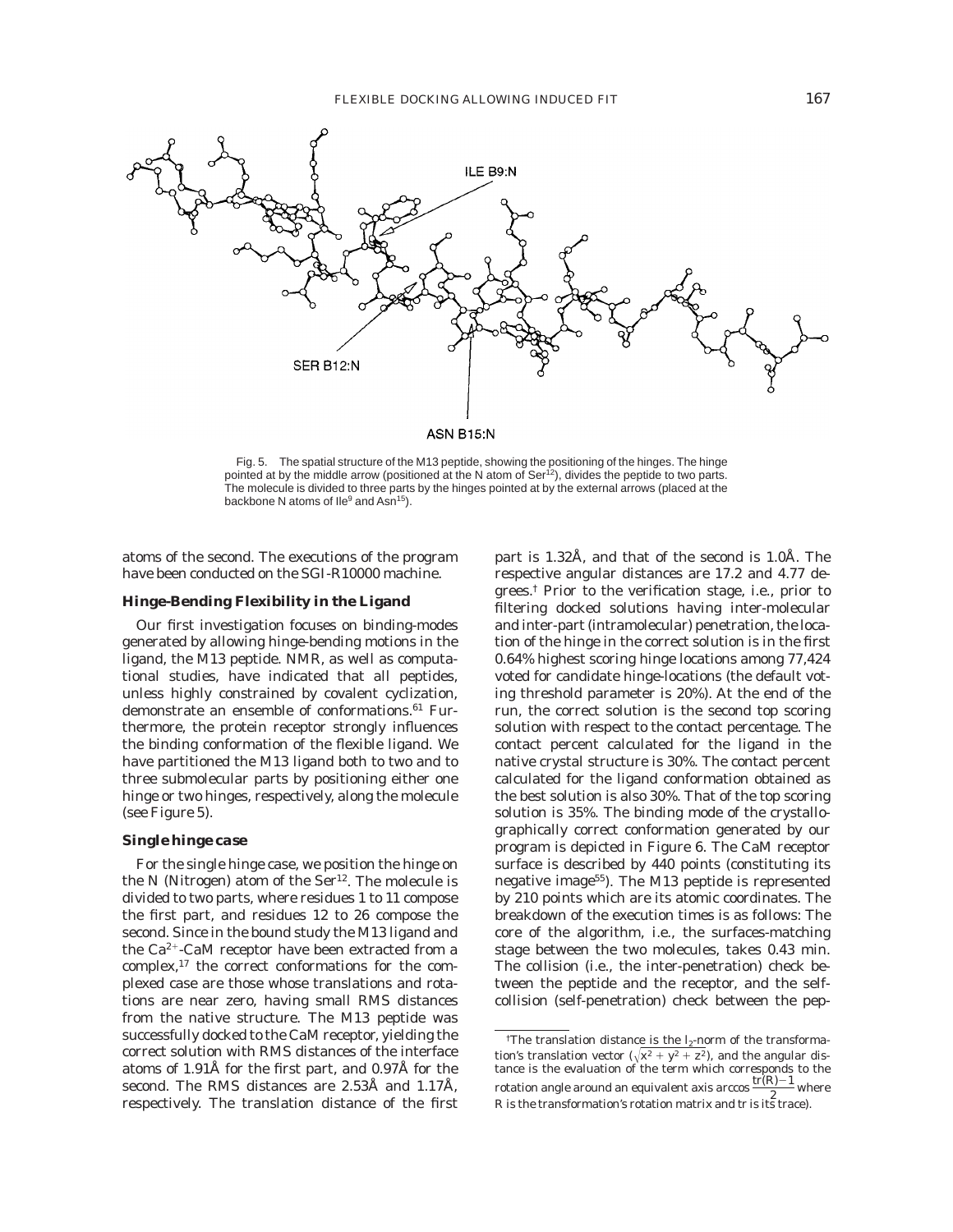

Fig. 6. The complexed (bound) case where the hinge is in the M13 ligand, and the calmodulin (CaM) receptor is rigid (2BBM file of the PDB). The hinge is positioned at the N atom of Ser12 (see Fig. 5). The calcium-bound CaM receptor molecule of the same NMR complex, is drawn as a white ribbon. The CaM domain engulfing the M13 (stick models) face the viewer. The correct docked conformation of the M13 peptide predicted by our program, is represented as a green stick model. The correct conformation is plotted against the magenta stick model of the original M13 NMR structure.

tide's parts take 1.42 min, and under a second, respectively. The geometric feasibility checks handle 1164 atoms of the CaM receptor and 210 atoms of the M13 ligand (103 atoms in the first part and 108 atoms in the second; the hinge is joined by the two parts).

## *Double hinge case*

We also obtain good results for the double hinge case. Here, we position the hinges on the backbone N atoms of the  $Ile<sup>9</sup>$  and Asn<sup>15</sup>, dividing the molecule into three parts (see Fig. 5). The first part consists of residues 1 to 8, the second part of residues 9 to 14, and the third part comprises residues 15 to 26. The best solution obtained for this case has an RMS distance of 2.03Å for the first part, 0.98Å for the second part, and 1.03Å for the third. The RMS distances of interface atoms are 2.12Å, 1.0Å and 0.83Å for the three parts. The best solution has a translation distance of 1.81Å and an angular distance of 10.7 degrees for the first part, a translation distance of 1.15Å and an angular distance of 19.61 degrees for the second, and a translation distance of 1.02Å and an angular distance of 4.77 degrees for the third part. The best solution is generated from two hinge locations which are the first 1.51% and 2.97% highest scoring hinge locations, among 19,310 and 19,103 voted for candidates respectively, prior to the

verification (collisions-checks) stage. At the end of the run, the best solution is ranked as the third top scoring solution with respect to the contact percentage. The contact percent calculated for the ligand conformation of the best solution is 27%. The increase in the number of hinges does not result in the growth of the execution times. On the contrary, there is even a significant decrease in the running times we have measured. This is explained by the fact that there are less triplets of interest points which are handled per part. The measured running times are: 0.37 min for the surfaces-matching stage, 1.55 min for the inter-penetration check, and under one second for the self-penetration check (87, 37 and 92 atoms in the ligand's subparts, respectively). This demonstrates the efficiency of our method, and its potential in handling multiple hinges cases in tractable time. In addition to the best solutions described above, we have obtained good-fitting predictive binding modes (results not shown).

#### **Hinge-Bending Flexibility in the Receptor**

We have explored the binding modes of the bound and unbound CaM receptor to the M13 peptide, enabling hinge movements of its two domains.

## *Bound molecular structures*

For verifying the algorithm, in separate runs, we have positioned the hinge on a few backbone N atoms along part of the central helix of the CaM molecule. This region is known to be distorted upon binding. The distance between the atoms found at the ends of the flexible loop in the CaM is almost equal to that of the same atoms when they are in the helical form in the unbound structure (6% difference). Hence, the 3-D rotational movement at the hinge allowed by our algorithm, gives a close approximation to the total movements observed. These movements are a composite of both the distortion of a portion of the helix to a loop and the hinge rotation. Regardless of the positioning of the hinge consistent results are obtained, verifying our program (results not shown). Figure 7 depicts the CaM macromolecule of the complexed structure, and the positioning of a hinge at the backbone  $N$  atom of Lys<sup>75</sup>. The CaM is divided to two parts. The first part consists of residues 1 to 74, and the second part is composed of residues 75 to 148.

Figure 8 displays the binding mode of the correct conformation obtained for this partitioning of the complexed CaM. The translation distance of the first part obtained by the best solution is 3.14Å, and the angular distance is 27.89 degrees. A translation distance of 2.79Å and an angular distance of 15.23 degrees are obtained for the second part. Owing to their large sizes, the extent of the hinge-induced movement of the domains is not uniform. When analyzing the angular motions involved, we observe relatively small movements of the atoms in the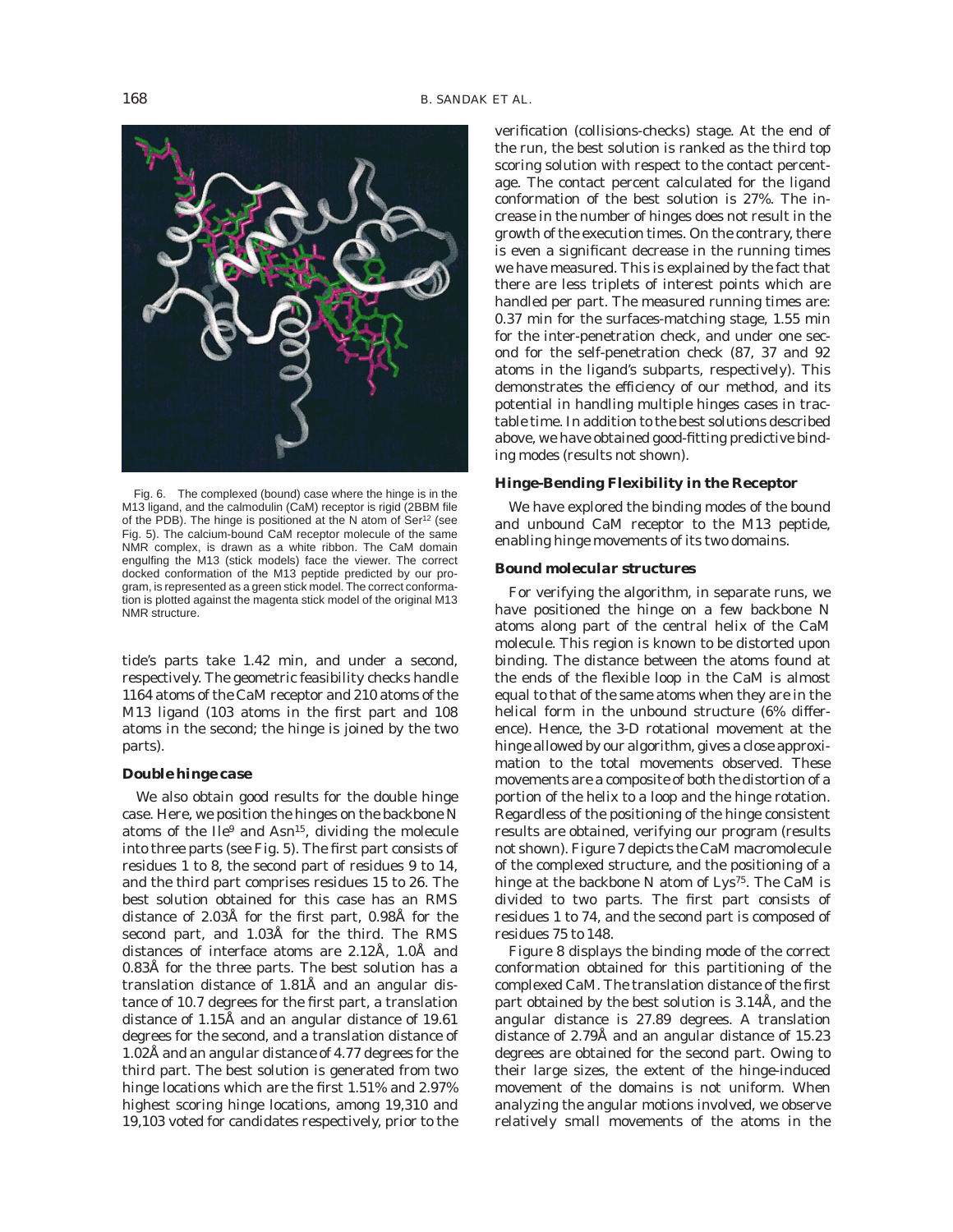

Fig. 7. The ribbon structure of the complexed calcium-bound CaM receptor, showing the hinge positioned at the backbone N atom of Lys<sup>75</sup>. The hinge pointed at by an arrow divides the molecule into two large-parts, comprising the amino- and carboxyl-terminal domains, respectively.

vicinity of the hinge, and a larger movement farther away, thus obtaining RMS distance values of 8.91Å and 7.78Å for the domain parts. Utilizing the RMS distances of the atoms in the intermolecular interfaces (the ligand atoms which are in contact with the receptor's), we obtain the values of 7.27Å and 3.51Å for the first and second part, respectively. As the first domain part has a computed angular distance of 28 degrees, its atoms (and interface atoms in particular) have rotated, affecting the RMS distance calculations. The hinge location of the best solution is in the first 9.07% highest scoring hinge locations among 124,035 voted for candidate hinge locations. The best solution is ranked in the 450th position at the end of the run among 10,091 acceptable solutions, which is calculated in the first 4.5% highest scoring solutions with contact percentage of one percent. The contact percentage of the native CaM molecule with its complexed ligand is 5%. Here we employ the surface representation of Lin et al.56,57 describing the surface in terms of points representing the convex, concave and saddle regions of the surface. In this investigation, we use convex points (526 interest points–265 points in the first part and 261 in the second) to represent the calcium-bound CaM molecule, and concave points (284 interest points) to represent the M13 peptide. The execution times recorded for this run are 0.35 min for the surfaces-matching stage between the CaM and M13, 12.13 min for the inter-molecular penetration check between the receptor and the ligand, and under one second for the self-penetration check between the two domain parts. This geometric verification stage (the inter-molecular penetration and self-penetration checks) handles 1,164 atoms of the CaM receptor, (572 atoms in the first part and 593 atoms in the second), and 210 atoms of the M13 ligand. Here the penetration checks take much longer than those of the two previous cases where the docked molecule has been the ligand (210 atoms), as the receptor is significantly larger (1,164 atoms).

## *Unbound molecular structures*

In the unbound case of the CaM receptor, goodfitting binding modes have been obtained, some with close proximity to the binding mode of the native NMR structure. As done in the previous cases, their goodness is quantified by calculating the percent of the CaM van der Waals spheres which are in contact with those of the M13 peptide. In this case, we have obtained the best solution within the top 0.5% solutions (position 1,562 among 307,982 geometrically acceptable binding modes). The RMS values of the atoms of the interface is 4.32Å and 5.72Å for the first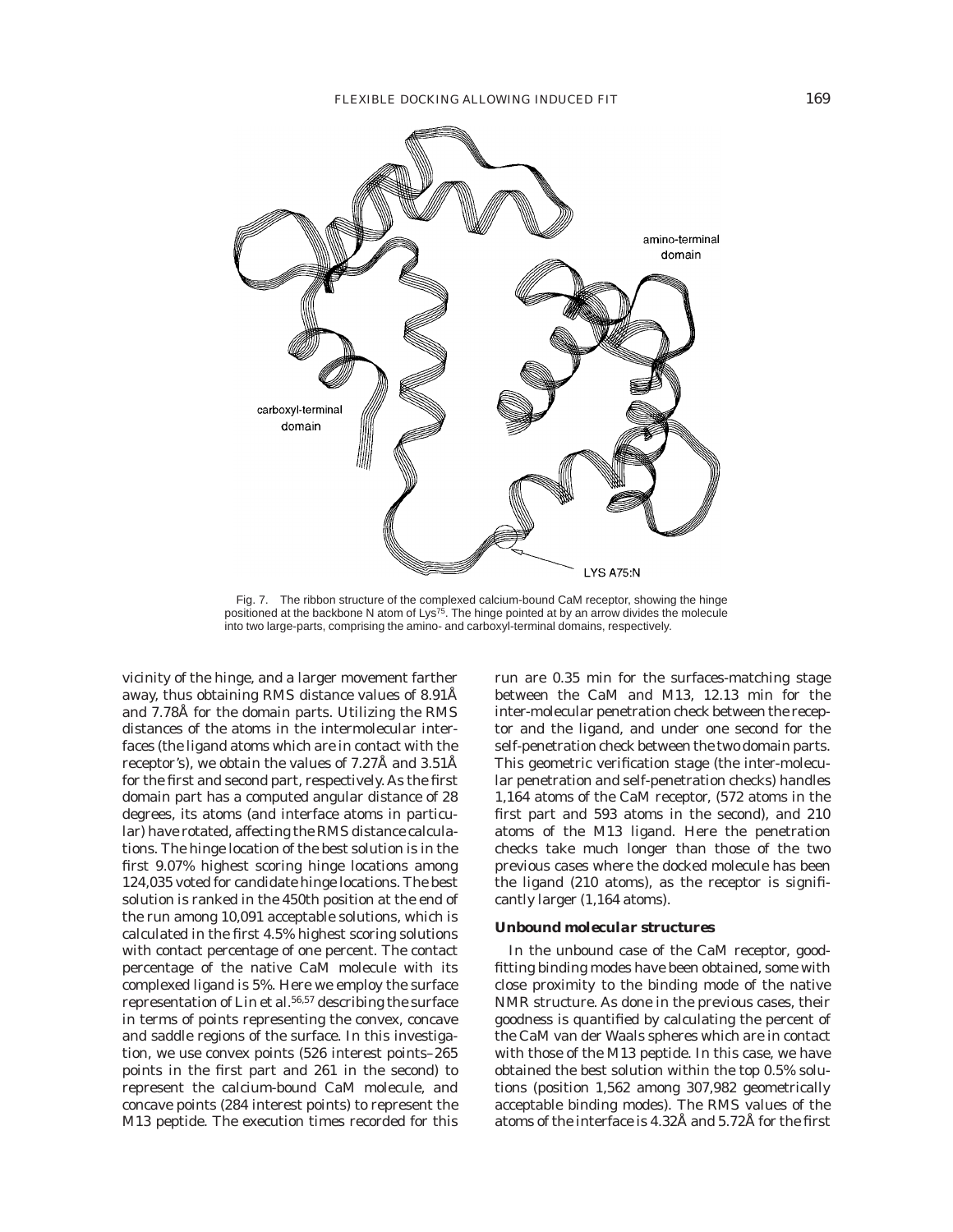

Fig. 8. The complexed (bound) case where the hinge is in the CaM receptor, and the ligand is rigid (2BBM file of the PDB). The hinge is positioned at the backbone N atom of Lys<sup>75</sup> (see Fig. 7). The correct docked conformation of the complexed CaM receptor, predicted by our program, is represented as a yellow ribbon. The correct solution is plotted against the white ribbon representation of the CaM molecule, extracted from the NMR structure. The M13 peptide of the same NMR complex is drawn in its van der Waals green solid sphere representation. The disrupted central helix of the CaM molecule face the viewer.

and second domain, respectively. The native NMR CaM has a contact percentage of 5% with its complexed M13 ligand. The one calculated for the best solution is about one percent. Figure 9 depicts one of the top scoring potential binding modes of the unbound CaM having a 9% contact with the M13 peptide. The hinge is positioned on the backbone N atom of Asp78. In its docked configuration, the unbound CaM clamps the M13 peptide in a reverse direction as compared to the complexed case discussed above. This is feasible owing to the highly pseudo-two fold symmetry of the CaM domains18. Figure 9 also illustrates how the flexibility we allow at the hinge, enables the two parts (composed of residues 1–77 and residues 78–148), to appreciably change the angle between them, resulting in a compact binding to the M13 ligand. Here, the hinge is positioned at an atom belonging to the helical region in the unbound structure. In the complexed conformation, this atom belongs to the flexible loop. This unwinding and expansion of a portion of the central helix to form the flexible loop, causes the CaM structure to tend to an ellipsoid, which seems to result in higher binding affinity. The model of a single hinge is not sufficient, since if this portion of the central helix is left intact, which is the case in our docking investigations, the obtained CaM bound conformation is less ellipsoidal. In spite of this difficulty, we have still been able to bind the M13 ligand to the CaM receptor which reflects our ability to detect imperfectly matched molecular conformations. Employing the molecular representation described for the previous bound case, the number of interest points representing the unbound CaM receptor is 465 (227 in the first part, and 238 in the second part), and 284 interest points representing the M13 ligand. These point sets are handled at the surfacematching stage of our algorithm. The execution times recorded for this run are: 0.28 min for the surfaces-matching stage between the two molecules; the geometric feasibility check, verifying the candidate transformations obtained from the former stage takes 26.02 min for the inter-penetration check between the receptor and the ligand, and under a second for the self-penetration check between the receptor's large parts. The latter two checks handle 1,132 atoms of the CaM receptor (572 atoms in the first part and 561 atoms in the second part), and 210 atoms of the M13 ligand.

# **DISCUSSION**

Here we have presented a general approach to docking a ligand molecule (peptide) onto a protein receptor, allowing hinge bending motions of domains/ subdomains/group of atoms, in either the ligand or the receptor, for both bound and unbound cases. This ability allows reproducing induced fit in molecular associations. Since molecules are inherently flexible entities, and movements of structural parts frequently recur during the binding of the ligand to the receptor, being able to automatically allow this type of motion is an important attribute of a docking (matching) tool. This is clearly of practical relevance in database searches and screening, docking a variety of potential drugs to a receptor of interest. Such a capability widens the scope of the search significantly. It further enables an insight into the ensemble of conformational isomers which may be found in the complexed form.

Using this method, we have successfully reproduced a number of known hinge-bent (and rigid) docked configurations of the associating molecules, obtaining binding modes which are consistent with experimental results (detailed in Sandak et al.<sup>50,51</sup> and Sandak53). The alternate docked configurations we predict, i.e., the additional good fitting binding modes between the two associating molecules, provide predictions for plausible molecular interactions and conformations. The docked configurations may also provide initial guesses for subsequent detailed conformational space sampling around the hingebent configurations or for molecular dynamics simulations.62 Refinement energy minimization steps can follow to optimize the configurations.

There are some shortcomings to our method: (*i*) Here, the goodness of the docking is evaluated by quantifying the percent of the ligand van der Waals spheres which are in contact with those of the receptor, and vice versa. The scoring function serves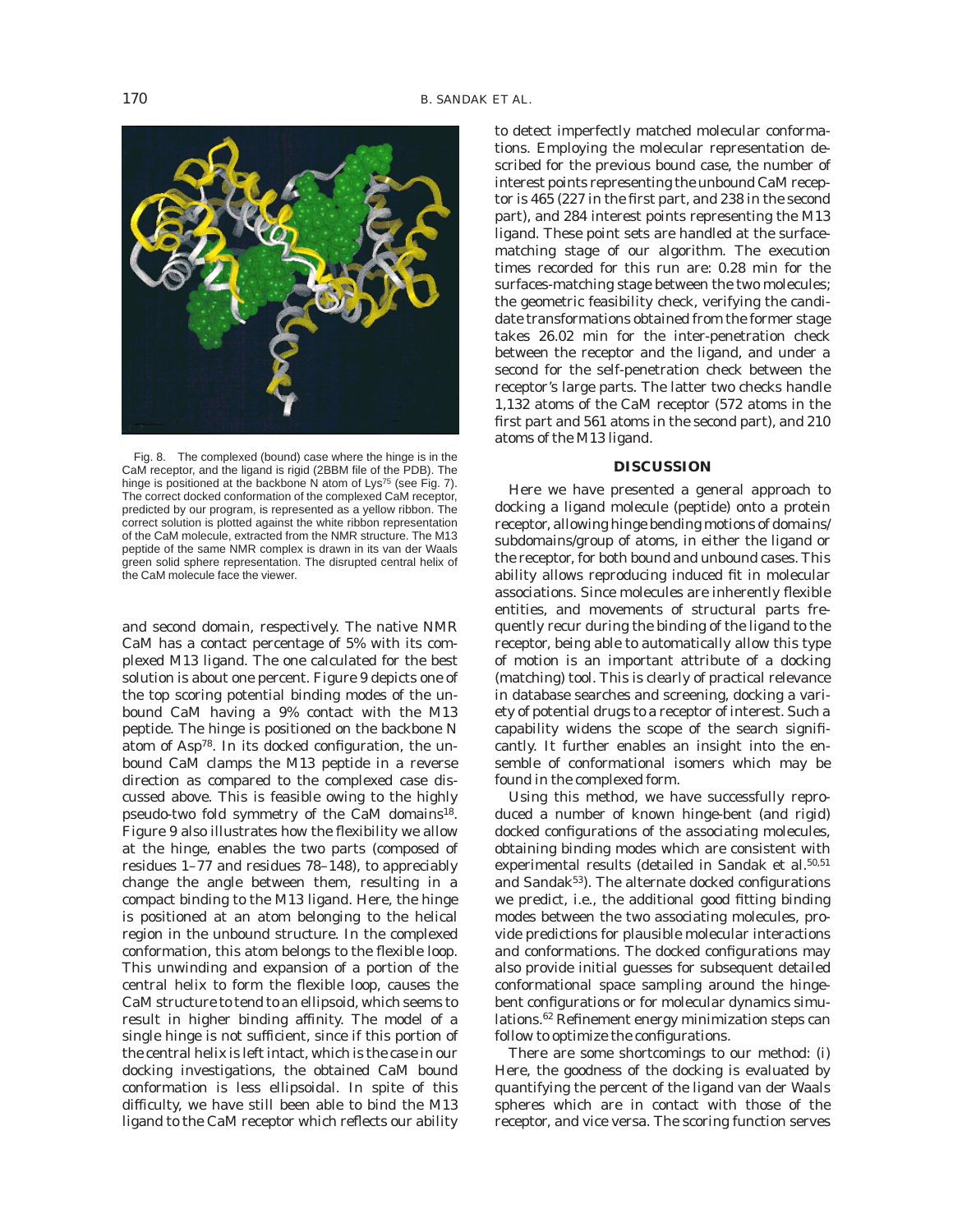

Fig. 9. The unbound case where the hinge is in the unbound CaM receptor, and the M13 ligand is rigid. (**A**) We position the hinge in the N atom of residue Asp<sup>78</sup> of CaM, pointed at by an arrow. The native unbound structure of the CaM molecule is represented as a ribbon. The M13 peptide is represented in van der Waals solid spheres. The atom coordinates of the crystallized CaM are taken from the 1CLL file of the PDB. The M13 ligand is extracted from an NMR-determined complex (atom coordinates taken from the 2BBM file of the PDB). (**B**) A predictive binding mode of the CaM generated by our method, is plotted as a ribbon engulfing and clamping the M13 peptide.

as the filter for obtaining the correct solutions and other potential docking candidates, usually ranking the correct solution among the high scoring ones. Ours, is a simplified scoring function which is based on geometric attributes for discarding bad steric contacts (van der Waals overlaps) and considering good ones. Variations of this scoring technique have

been employed by many workers (e.g., DesJarlais et al.,<sup>37</sup> Leach and Kuntz,<sup>38</sup> and Shoichet et al.<sup>63</sup>) all trying to tackle the problem of scoring validity and robustness (see Shoichet and Kuntz $64$  for comparisons of scoring techniques). Hence, the problem of determining the optimal scoring function that will be rigorous, accurate and valid on the one hand and computationally efficient and robust on the other, is still an open problem. This problem is especially manifested in the cases where the flexibility is allowed in the receptor molecule for its binding to the ligand. The number of docked conformations is high since whole molecular surfaces are considered here. Thus, chemical matching in addition to geometrical matching and/or better scoring functions may be constructed to discriminate between favorable and unfavorable docked configurations. Due to the modularity of the algorithm and its implementation, newly devised scoring function(s) can be easily plugged-in and tested. Currently, the algorithm generates geometrically acceptable solutions sorted according to the scoring function described above. These have been shown by our trial runs to reproduce the configurations of the experimental complexes which usually rank high. Thus, the researcher employing the method can test the high scoring solutions for their biochemical feasibility. These rank within top scoring solutions (the 3 highest scoring) when docking flexible ligands, or within the top 0.5%–4.5% solutions for flexible receptor docking. (*ii*) Using Lin's56,57 molecular surface representation when docking hinge-bent receptor to ligands has shown that the solutions obtained are less impressive than those obtained when docking flexible ligands onto rigid receptors (Kuntz's representation<sup>55</sup>). The former describes the whole molecular surface and the latter represents the receptor's invaginations, thus restricting the matching to potential binding sites. A denser point description of the molecular surface can be constructed using Lin's method for flexible receptor docking. It may improve the quality of the solutions for this type of docking, however it can effect the execution times. An automatic procedure that predicts potential docking regions can be employed here to restrict the matching. (*iii*) The inter-penetration checks are somewhat time consuming when considering relatively large molecules (thousands of atoms). This is manifested in the docking tests where the receptor is flexible, as compared to the cases where the flexibility is allowed in the ligand. One plausible remedy is to devise a many-body interaction collision check for reducing the complexity of this step by an order of magnitude. (*iv*) Considering the size of the molecular parts, if they are too small (e.g., a part consisting of a single bond), they may not be efficiently recognized by our method, as these subparts are described by only a small number of interest points. In such cases, entire exploration of the conformational space may be unavoidable. (*v*) We are still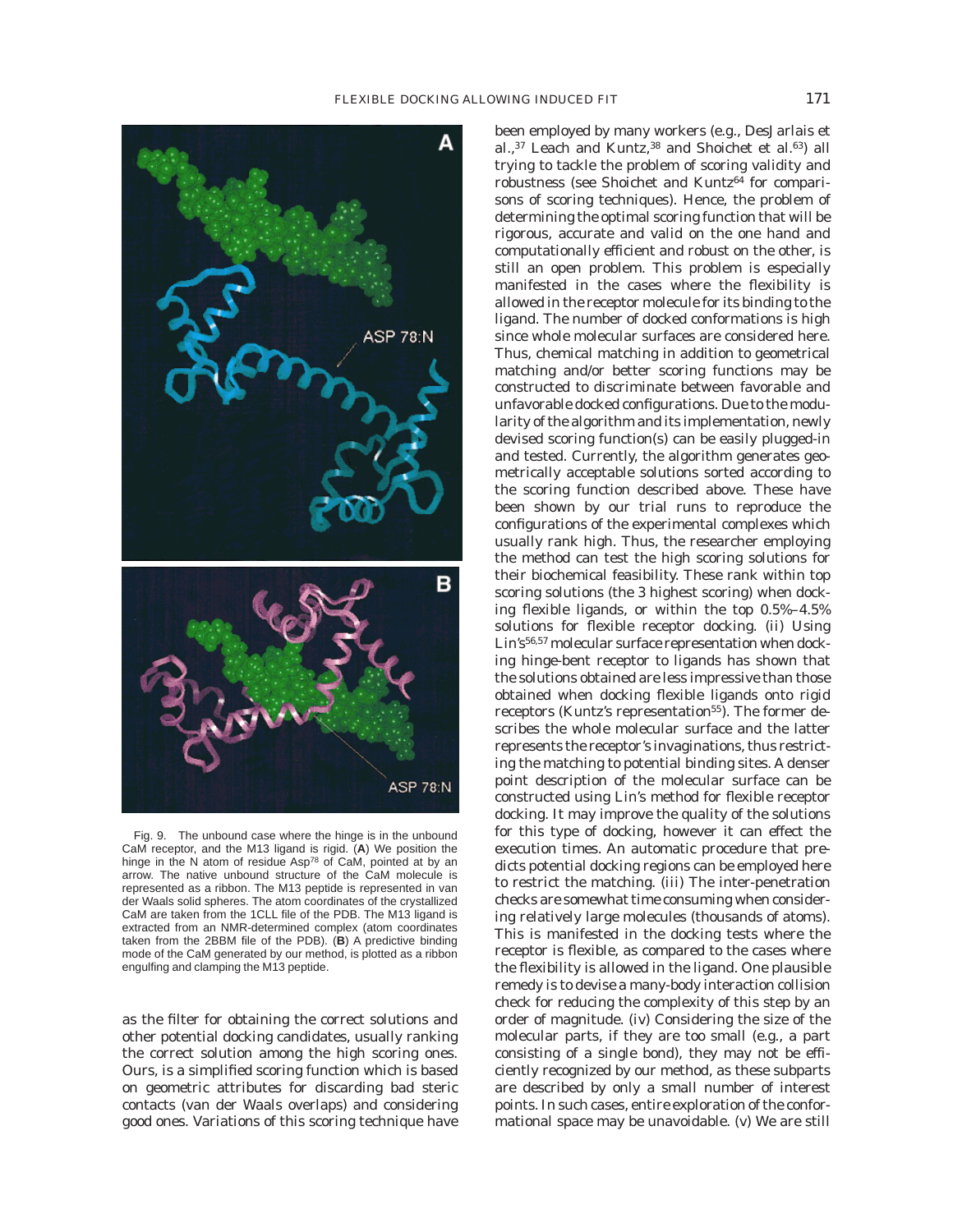faced with the problem of surface flexibility, just as in the rigid body case. Molecules whose surfaces are highly variable, with extended flexible side-chains, may well interfere with our docking. Currently, this type of flexibility is handled through larger freedom in the inter-penetration. (*vi*) The data structures require significant memory space when dealing with molecular databases. Hence, alternative storage areas should be considered when extending the method for database screening.

On the other hand, there are several advantages to our method. (*i*) Our flexible docking method can handle efficiently molecules of diverse sizes.<sup>53</sup> The molecules we have docked, range in size from tens to thousands of atoms (23 to 2,862 atoms). In all cases, fast matching times are achieved. (*ii*) We allow flexibility is either the ligand or receptor molecules. (*iii*) The method has been implemented for a single, or for multiple hinges. (*iv*) Our experiments have shown that the execution time (i.e., matching) decreases as the number of hinges increases. (*v*) It is robust, being able to handle both high resolution crystal structures and NMR ones, as illustrated here. (*vi*) Full rotations are allowed on the hinge, which implicitly may take into account several rotatable bonds. Alternatively, one can choose to restrict the hinge motion to bond movement. (*vii*) Since all parts are docked simultaneously, voting for a joint hinge location, even if each of the parts is not well matched, the joined parts may still score high. Hence, a match which would otherwise be discarded, is kept for chemical scrutiny and further examination.

The method described here can be further enhanced to improve its robustness, efficiency and execution times. The algorithm may be extended to account for chemical filtering of the casted votes in the matching process. This may be done by labeling the 'interest points' according to chemical properties, and casting votes only for geometrically and chemically consistent matches (e.g., see Rarey et al. FlexX program<sup>45</sup> and Shoichet and Kuntz<sup>65</sup>). Such an implementation would filter out many biologically unacceptable solutions (false positives) also speeding the inter-penetration verification. Furthermore, since a rotational bond movement is more restrictive than a full 3-D hinge rotation, such a restriction may be incorporated (see, e.g., Rigoutsos et al.<sup>66</sup>). Such an implementation of the algorithm would enhance its performance for those special cases where rotations around single bonds is desired. This, however, would not be able to reproduce the full 3-D induced fit, inter-domain movements presented here. Parallelization of the algorithm to concurrently run on appropriate machines, is another direction for speeding up of the implementation.

This hinge bending method is appealing for domain motions in proteins and in ligands. The method can integrate into it complementary tools. These include local, smaller-scale search methods, which allow flexibility of small groups of atoms, either in small molecule drugs, or in receptor side-chains. If integrated with an automated, flexible hinge-region predictive tool, the search for likely energetically more plausible hinge locations can be restricted. Moreover, the generality of this approach allows its application toward additional structural/pattern matching problems in structural biology, such as searches for hinge-bent motifs. It further allows investigations of backbone flexibility, leading to conformational isomers. Obtaining similarly docked closed conformations by hinge-bending at different sites, demonstrates the variable routes that similar complexed configurations can arise. This illustrates the many ways evolution could have incorporated different mutations to attain similar results. Bending, rotating and distorting the backbone, and inevitably the side-chains as well, is energetically costly. Depending on the energy of the transition state, and of the closed docked conformation with the hinge at that location, the likelihood of the actual occurrence of the hinge may be estimated. An examination of the ensemble of the obtained conformers, with a gross overall similar complexed structure, yet differing in important details, may suggest which is a more favorable route for the molecule(s) to adopt. It may further serve as an alternate to a direct prediction of flexible hinge locations. Rather than examine a large number of allowed angular rotations, and analyze their energetic attractiveness, a substantially reduced, specific set would need to be scrutinized. This set comprises the angles a priori observed to bring about molecular surface complementarity. By repeatedly applying an approach such as the one presented here, either to one hinge at a time, or simultaneously to many hinge locations, one can simulate the evolution, and model the backbone to achieve the desired conformation.

# **ACKNOWLEDGMENTS**

We thank Drs. S.L. Lin, R. Jernigan, and, in particular J. Maizel for helpful discussions and interest. The research of R. Nussinov has been sponsored by the National Cancer Institute, DHHS, under Contract N0. 1-CO-74102 with SAIC. The research of R. Nussinov and H.J. Wolfson in Israel has been supported in part by grant No. 95-0028 from the U.S.-Israel Binational Science Foundation (BSF), Jerusalem, Israel, by a grant from the Recanati Fund, by a Basic Research grant from Tel Aviv University and by the MAGNET grant, administered by the ministry of Industry and Technology. This work forms part of the Ph.D. Thesis of B. Sandak, Tel-Aviv University, and is supported in part by the Carl F. Gauss Minerva Center for Scientific Computation at the Weizmann Institute of Science.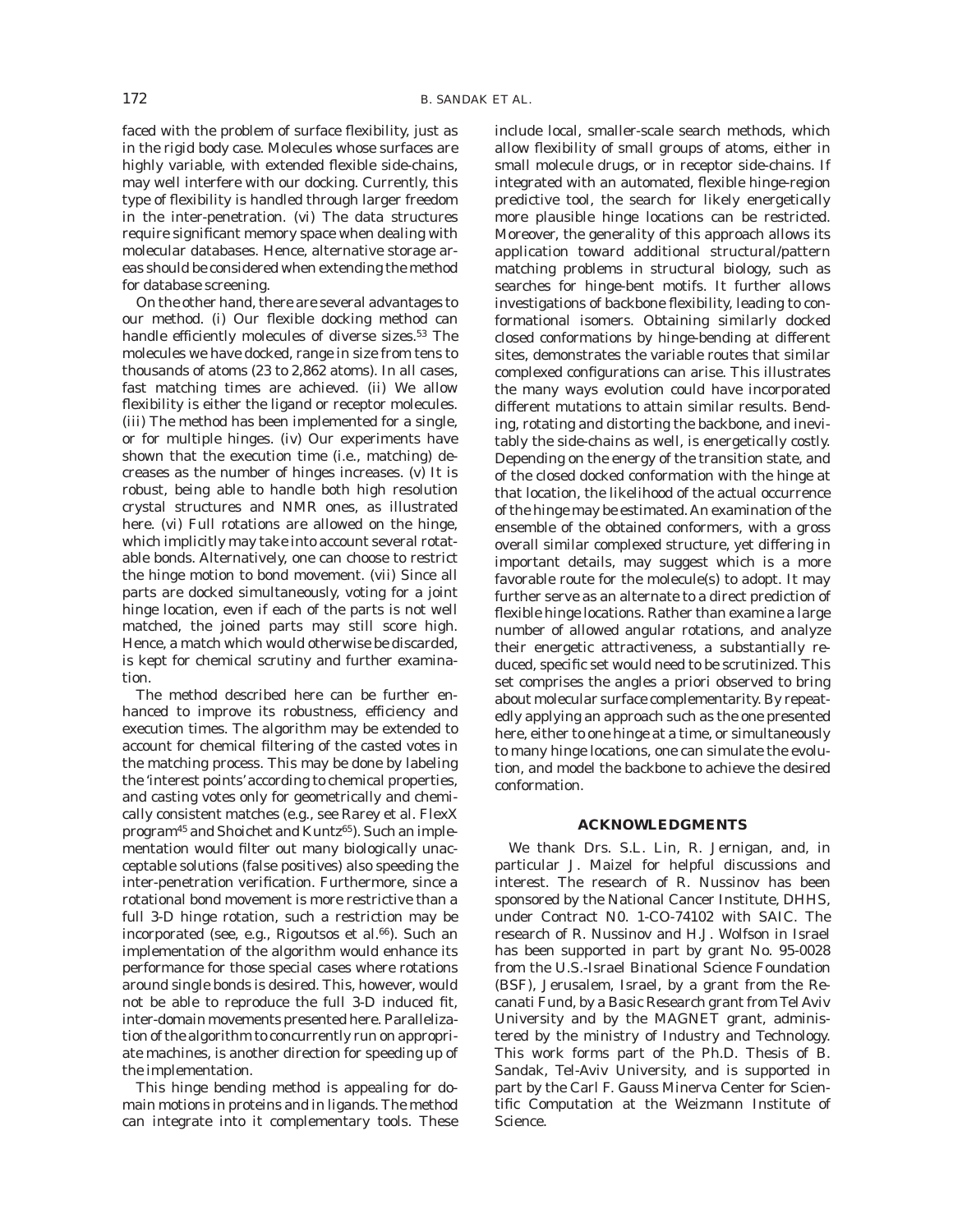## **REFERENCES**

- 1. Dobson, C.M. Hinge-bending and folding. Nature 348:198– 199, 1990.
- 2. Faber, H.R., Matthews, B.W. A mutant  $T_4$  lysozyme displays five different crystal conformations. Nature 348:263– 266, 1990.
- 3. Weber, I.T., Steitz, T.A. Structure of a complex of catabolic gene activator protein and cyclic AMP refined at 2.5Å resolution. J. Mol. Biol. 198:311–326, 1987.
- 4. Joseph, D., Petsko, G.A., Karplus, M. Anatomy of conformational change: Hinged ''lid'' motion of the trisephosphate isomerase loop. Science, 249:1425–1428, 1990.
- 5. Weber, C., Wilder, G., von Freyberg, B., Traber, R., Braun, W., Widmer, H., Wuthrich, K. The NMR structure of cyclosporin A bound to cyclophilin in aqueous solution. Biochemistry, 30:6563–6574, 1991.
- 6. Rini, J.M., Schulze-Gahmen, U., Wilson, I.A. Structural evidence for induced fit as a mechanism for antibodyantigen recognition. Science, 255:959–965, 1992.
- 7. Stanfield, R.L., Fieser, T.M., Lerner, R.A., Wilson, I.A. Crystal structure of an antibody to a peptide and its complex with peptide antigen at 2.8Å. Science, 248:712– 719, 1990.
- 8. Wedemayer, G.E., Patten, P.A., Wang, L.E., Schultz, P.G., Stevens, R.C. Structural insights into the evolution of an antibody combining site. Science, 276:1665–1669, 1997.
- 9. Janin, J., Wodak, S.J. Structural domains in proteins and their role in the dynamics of protein function. Prog. Biophys. Mol. Biol. 42:21–78, 1983.
- 10. Bennett, W.S., Huber, R. Structural and functional aspects of domain motion in proteins. CRC Crit. Rev. Biochem, 15:291, 1984.
- 11. Huber, R. Flexibility and rigidity, requirements of the function of proteins and protein pigment complexes. Biochem. Soc. Trans., 15:1009–1020, 1987.
- 12. Schultz, G.E. Domain motions in proteins. Curr. Opin. Struct. Biol., 1:883–888, 1991.
- 13. Gerstein, M., Lesk, A.M., Chothia, C. Structural mechanisms for domain movements in proteins. Biochemistry, 33(22):6739–6749, 1994.
- 14. Bennett, M.J., Schlunegger, M.P., Eisenberg, D. 3D domain swapping: a mechanism for oligomer assembly. Prot. Sci., 4:2455–2468, 1995.
- 15. Bernstein, B.E., Michels, P.A.M., Hol, W.G. Synergistic effects of substrate-induced conformational changes in phosphoglycerate kinase activation. Nature 385:275–278, 1997.
- 16. Miller, M., Schneider, J., Sathyanarayana, B.K., Toth, M.V., Marshall, G.R., Clawson, L., Selk, L., Kent, S.B.H., Wlodawer, A. Structure of complex of synthetic HIV-1 protease with a substrate-based inhibitor at 2.3Å resolution. Science, 246:1149–1152, 1989.
- 17. Ikura, M., Clore, G.M., Gronenborn, A.M., Zhu, G., Klee, C.B., Bax, A. Solution structure of a calmodulin-target peptide complex by multidimensional NMR. Science, 256: 632–637, 1992.
- 18. Meador, W.E., Means, A.R., Quiocho, F.A. Target enzyme recognition by calmodulin: 2.4Å structure of a calmodulinpeptide complex. Science, 257:1251–1255, 1992.
- 19. Meador, W.E., Means, A.R., Quiocho, F.A. Modulation of calmodulin plasticity in molecular recognition on the basis of X-ray structures. Science, 262:1718–1721, 1993.
- 20. Gerstein, M., Schulz, G., Chothia, C. Domain closure in adenylate kinase. Joints on either side of two helices close like neighboring fingers. J. Mol. Biol., 229:494–501, 1993.
- 21. Schulz, G.E., Muller, C.W., Diederichs, K. Induced-fit movements in adenylate kinases. J. Mol. Biol., 213:627–630, 1990.
- 22. Anderson, B.F., Baker, H.M., Norris, G.E., Rumball, S.V., Baker, E.N. Apolactoferrin structure demonstrates ligandinduced conformational change in transferrins. Nature, 344:784–787, 1990.
- 23. Baker, E.N., Rumball, S.V., Anderson, B.F. Transferrins: insights into structures and function from studies of lactoferrin. Trends in Biochem. Sci., 12:350–353, 1987.
- 24. Gerstein, M., Anderson, B.F., Norris, G.E., Baker, E.N., Lesk, A.M., Chothia, C. Domain closure in lactoferrin. Two hinges produce a see-saw motion between alternative close-packed interfaces. J. Mol. Biol., 234:357–372, 1993.
- 25. Oh, B.H., Pandit, J., Kang, C.H., Nikaido, K., Gokcen, S., Ames, G.F.L., Kim, S.H. Three-dimensional structures of the periplasmic lysine/arginine/ornithine-binding proteins with and without a ligand. J. Bio. Chem., 268:11348– 11355, 1993.
- 26. Sharff, A.J., Rodseth, L.E., Spurlino, J.C., Quiocho, F.A. Crystallographic evidence of a large ligand-induced hingetwist motion between the two domains of the maltodextrin binding protein involved in active transport and chemotaxis. Biochemistry, 31:10657–10663, 1992.
- 27. Spurlino, J.C., Lu, G.Y., Quiocho, F.A. The 2.3Å resolution structure of the maltose or maltodextrin binding protein, a primary receptor of bacterial transport and chemotaxis. J. Bio. Chem., 266:5202–5219, 1991.
- 28. Mattevi, A., Rizzi, M., Bolognesi, M. New structures of allosteric proteins revealing remarkable conformational changes. Curr. Opin. Struct. Biol., 6:824–829, 1996.
- 29. Perutz, M.F. Stereochemistry of cooperative effects in hemoglobin. Nature, 228:727–734, 1970.
- 30. Barford, D., Johnson, L.N. The allosteric transition of glycogen phosphorylase. Nature, 340:609–616, 1989.
- 31. Stråter, N., Håkansson, K., Schnappauf, G., Braus, G., Lipscomb, W.N. Crystal structure of the t state of allosteric yeast chorismate mutase and comparison with the r state. Proc. Natl. Acad. Sci. USA, 93:3330–3334, 1996.
- 32. Koshland, D.E. Application of a theory of enzyme specificity to protein-synthesis. Proc. Natl. Acad. Sci. USA, 44:98, 1958.
- 33. Jorgensen, W.L. Rusting the lock and key model for proteinligand binding. Science, 254:954–955, 1991.
- 34. Wriggers, W., Schulten, K. Protein domain movements: Detection of rigid domains and visualization of hinges in comparisons of atomic coordinates. Proteins 29:1–14, 1997.
- 35. Maiorov, V., Abagyan, R. A new method for modeling large-scale rearrangements of protein domains. Proteins 27:410–424, 1997.
- 36. Paulsen, M.D., Orenstein, R.L. Dramatic differences in the motions of the mouth of open and closed cytochrome p450bm-3 by molecular dynamic simulations. Proteins 21:237–243, 1995.
- 37. DesJarlais, R.L., Sheridan, R.P., Dixon, J.S., Kuntz, I.D., Venkataraghavan, R. Docking flexible ligands to macromolecular receptors by molecular shape. J. Med. Chem., 29:2149–2153, 1986.
- 38. Leach, A.R., Kuntz, I.D. Conformational analysis of flexible ligands in macromolecular receptor sites. J. Comp. Chem., 13(6):730–748, 1992.
- 39. Ghose, A.K., Crippen, G.M. Geometrically feasible binding modes of a flexible ligand molecule at the receptor site. J. Comp. Chem., 6:350–359, 1985.
- 40. Goodsell, D.S., Olson, A.J. Automated docking of substrates to proteins by simulated annealing. Proteins, 8:195, 1990.
- 41. Mizutani, M.Y., Tomioka, N., Itai, A. Rational automatic search method for stable docking models of protein and ligand. J. Mol. Biol., 243:310–326, 1994.
- 42. Clark, K.P., Ajay. Flexible ligand docking without parameter adjustment across four ligand receptor complexes. J. Comp. Chem., 16:1210–1226, 1995.
- 43. Judson, R.S., Tan, Y.T., Mori, E., Melius, C., Jaeger, E.P., Treasurywala, A.M., Mathiowetz, A. Docking flexible molecules: a case study of three proteins. J. Comp. Chem., 16:1405–1419, 1995.
- 44. Welch, W., Ruppert, J., Jain, A.N. Hammerhead: fast, fully automated docking of flexible ligands to protein binding sites. Chem. Biol., 3:449–462, 1996.
- 45. Rarey, M., Kramer, B., Lengauer, T., Klebe, G. A fast flexible docking method using incremental construction algorithm. J. Mol. Biol., 261:470–489, 1996.
- 46. Knegtel, R.M.A., Kuntz, I.D., Oshiro, C.M. Molecular docking to ensembles of protein structures. J. Mol. Biol., 266:424–440, 1997.